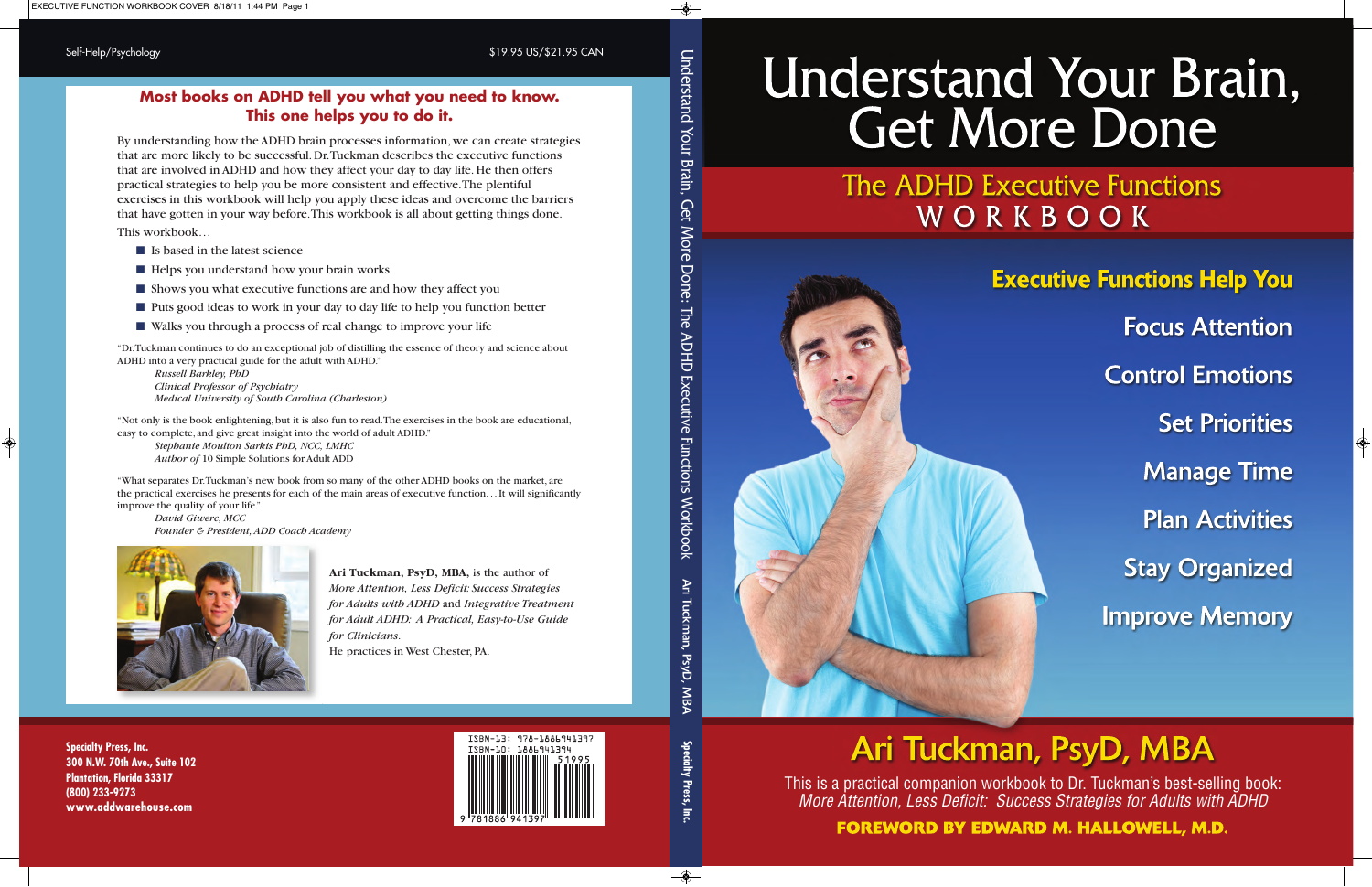# **What the experts** are saying about this book!

Dr. Tuckman continues to do an exceptional job of distilling the essence of theory and science about ADHD into a very practical guide for the adult with ADHD.

*Russell Barkley, PhD Clinical Professor of Psychiatry Medical University of South Carolina (Charleston)*

Dr. Tuckman's book *Understand Your Brain, Get More Done* provides realistic, practical, and useful information for those with adult ADHD. Not only is the book enlightening, but it is also fun to read. The exercises in the book are educational, easy to complete, and give great insight into the world of adult ADHD. I have recommended Dr. Tuckman's companion book *More Attention, Less Deficit* to my patients and clients, and I have listed it as a recommended resource in my books due to its straightforward nature and wealth of information. I will recommend *Understand Your Brain, Get More Done* for the same reasons. They are both outstanding books.

*Stephanie Moulton Sarkis PhD, NCC, LMHC Psychotherapist Author of* 10 Simple Solutions to Adult ADD, Making the Grade with ADD, ADD and Your Money, *and* Adult ADD: A Guide for the Newly Diagnosed

Dr. Ari Tuckman's new book *Understand You Brain, Get More Done* is a great resource that clearly explains and illustrates how ADHD and executive function impacts the lives of adults with ADHD. He clearly explains what executive function is in concise and easy- to-understand language and presents excellent real- life examples to support each area of challenge.

What separates Dr. Tuckman's new book from so many of the other ADHD books on the market, are the practical exercises he presents for each of the main areas of executive function. He doesn't tell you what to do. He understands that your ADHD brain wiring is unique and you need to understand how it works so you can make it work for you. That's why Dr. Tuckman has created a WORK book; not just a book to be read and put on the shelf. He knows that for change to occur you have to work at it. If you do the work in *Understand Your Brain, Get More Done*, you will discover that your work will successfully work for you. It will significantly improve the quality of your life.

*David Giwerc, MCC Founder & President, ADD Coach Academy Author of* Permission to Proceed: The Keys to Creating a Life of Passion, Purpose and Possibility for Adults with ADHD

*Understand Your Brain, Get More Done* is a straightforward, jargon-free, refreshing workbook—a must for any adult with ADHD. Dr. Tuckman presents valuable scientific information in the most approachable way possible. Adults with ADHD will not be bored, but instead be challenged and enlightened by this structured, information-packed workbook. The book's tone is non-judgmental, empathic and even humorous at times. Most importantly, Dr. Tuckman gets it. He does not waste the ADHD reader's time with exercises that sound good on paper but in the real world are useless. This is the workbook I will use with my ADHD clients.

*Roberto Olivardia, Ph.D. Clinical Instructor of Psychology, Department of Psychiatry, Harvard Medical School Clinical Associate in Psychology, McLean Hospital Private Practice, Belmont, Massachusetts*

Ari Tuckman has written a truly useful, insightful guide to working with, through, and even around (when necessary) your ADHD brain.

*Thom Hartmann* New York Times *bestselling author of 23 books, including* The Edison Gene *and* ADD: A Different Perception

This workbook provides a step-by-step guide to a new, more consistent future you may never have thought possible. Is there work involved? Of course! They don't call it a work-book for nothing. But Tuckman is right on target with his explanations and strategies—I can't wait to recommend it to my couples clients!

*Melissa Orlov*

*Author of the award-winning* The ADHD Effect on Marriage: Understand and Rebuild Your Relationship in Six Steps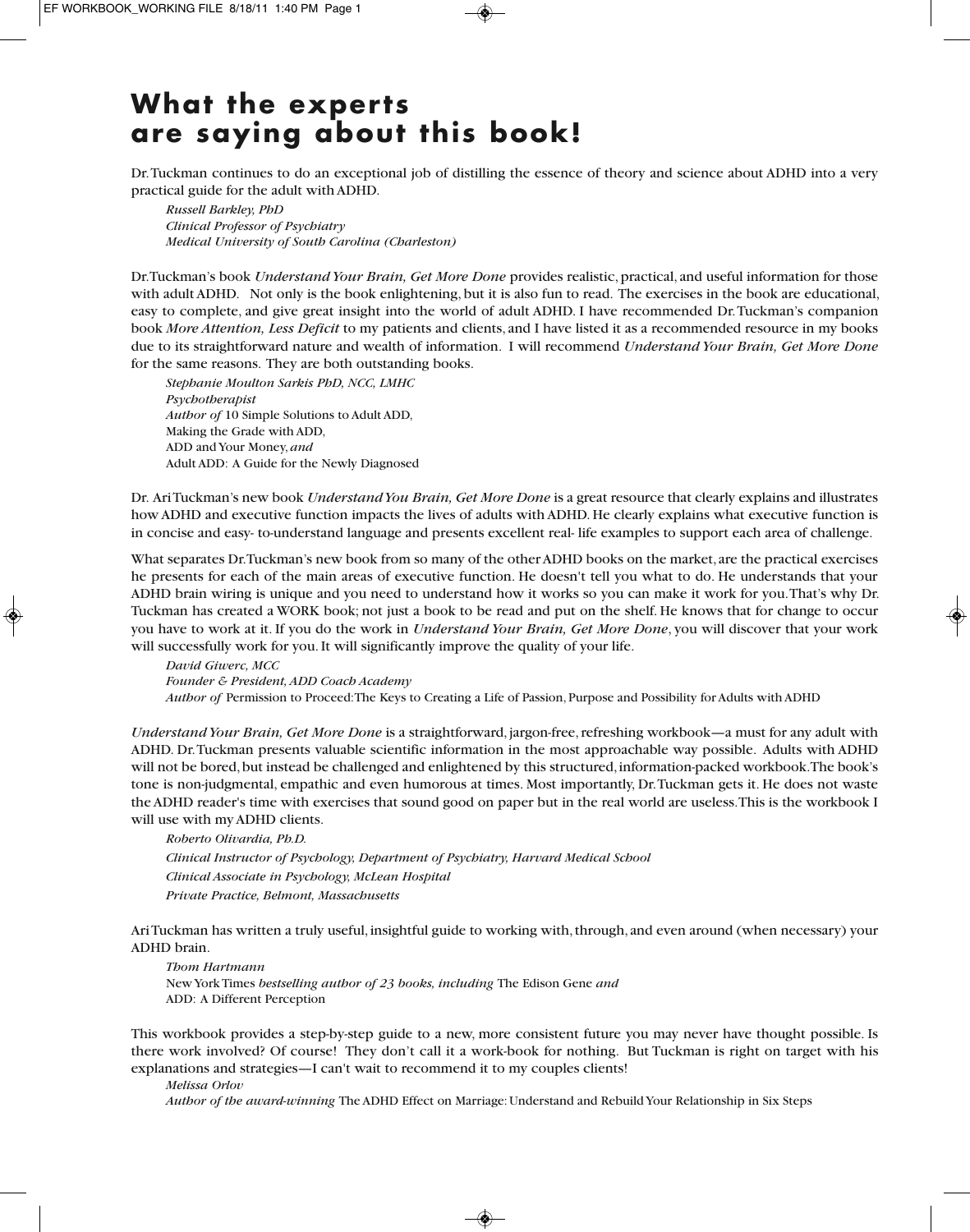# Understand Your Brain, Get More Done

# The ADHD Executive Functions **Workbook**

Ari Tuckman, PsyD, MBA

**Specialty Press, Inc. 300 N.W. 70th Ave., Suite 102 Plantation, Florida 33317**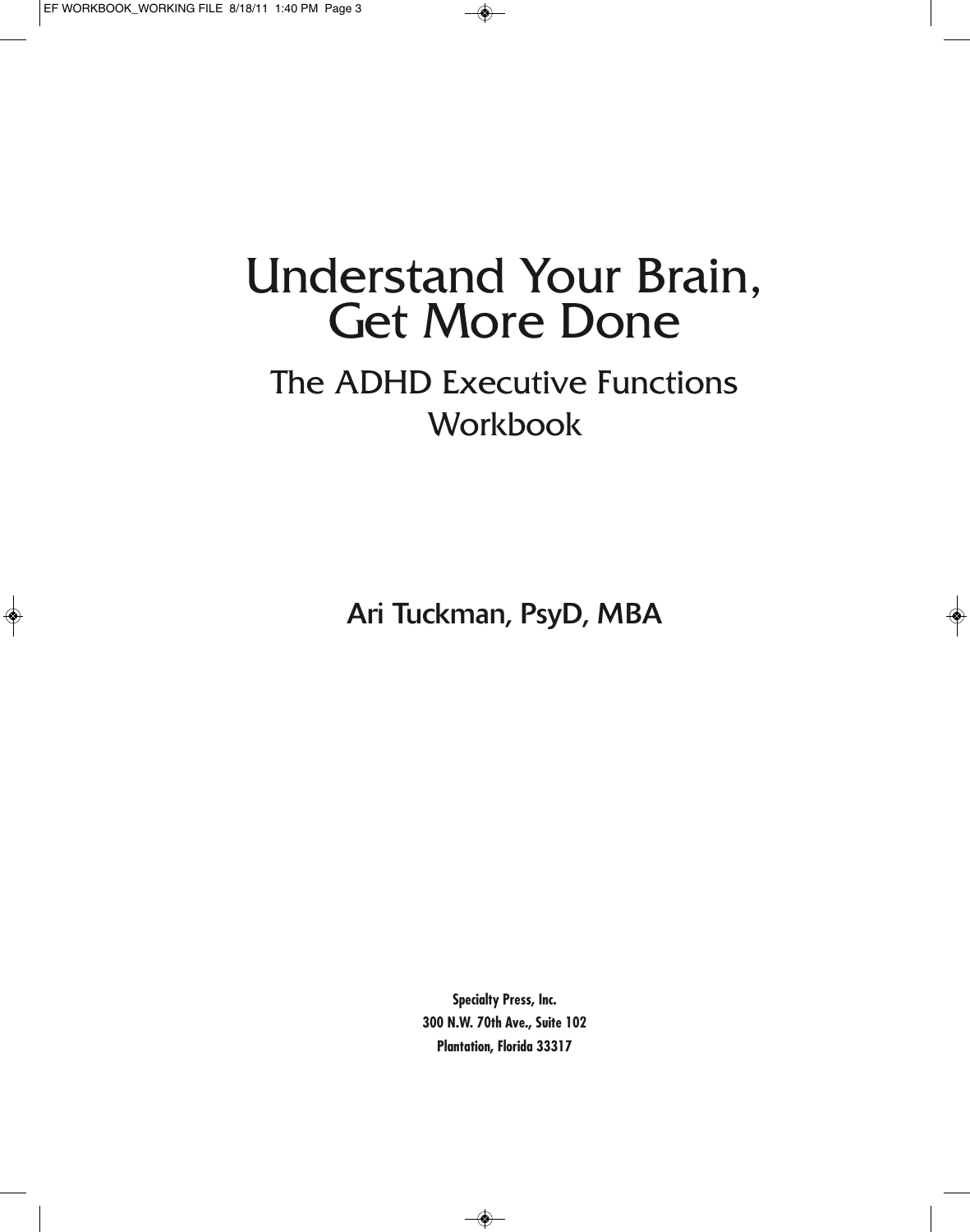Copyright © 2011 Ari Tuckman, Psy.D., MBA

All rights reserved.

No part of this book, except those portions specifically noted, may be reproduced or transmitted in any form or by any means now known or to be invented, electronic or mechanical, including photocopying, recording, or by any information storage or retrieval system, without written permission from the publisher, except for brief quotations. Requests for permission or further information should be addressed to the publisher.

Cover Design: Michael Wall, Kall Graphics Layout: Babs Kall, Kall Graphics

Specialty Press, Inc. 300 Northwest 70th Avenue, Suite 102 Plantation, Florida 33317 (954) 792-8100 • (800) 233-9273

Printed in the United States of America

ISBN-13: 978-1886941-39-7

ISBN-10: 1-886941-39-4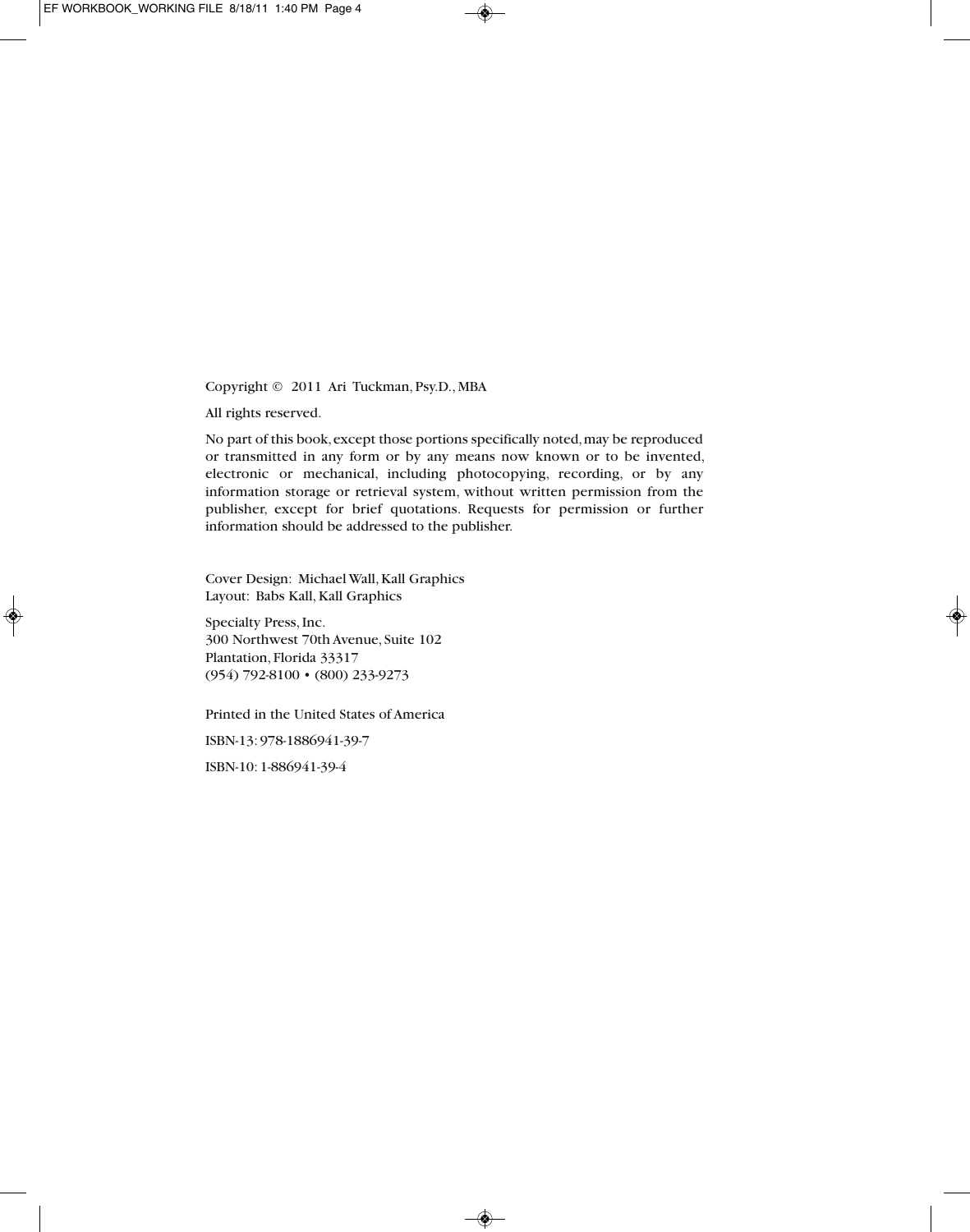# **Table of Contents**

| How to Use This Book—And How It's Different         | vi             |
|-----------------------------------------------------|----------------|
| Introduction: Executive Functions Explain It All    | vii            |
| <b>Section I: SETTING THE STAGE</b>                 | 1              |
| WE LIVE IN A COMPLICATED WORLD                      | 2              |
| Knowing Is Easier than Doing                        |                |
| <b>Chapter 1</b>                                    |                |
| A BRIEF OVERVIEW OF THE EXECUTIVE FUNCTIONS         | 3              |
| The Executive Functions Develop Over Time           | 3              |
| Summaries of the Executive Functions                | $\overline{3}$ |
| Response Inhibition: It Starts with Stopping        | $\overline{4}$ |
| Neurology and Psychology                            | 6              |
| <b>Chapter 2</b>                                    |                |
| PEAK MENTAL PERFORMANCE:                            |                |
| <b>MAKE THE MOST OF WHAT YOU'VE GOT</b>             | 7              |
| <b>Your Best Brain</b>                              | 7              |
| A Vicious Cycle (Actually Two)                      | 8              |
| Some Treatments Help                                | 10             |
| <b>Externalized Executive Functions</b>             | 10             |
| Chapter 3                                           |                |
| <b>REALITY-BASED MOTIVATION</b>                     | 11             |
| We Can Tilt the Odds of Success                     | 11             |
| <b>Build Strong Self-Esteem</b>                     | 12             |
| <b>Approach Challenges</b>                          | 14             |
| Approach Challenges Like a Scientist                | 15             |
| The Magic Threshold                                 | 16             |
| What If                                             | 18             |
| Checking Back In                                    | 19             |
| Chapter 4                                           |                |
| <b>WORK AS A TEAM</b>                               | 21             |
| You're in This Together                             | 21             |
| Work at It                                          | 22             |
| <b>Section II: MAKE YOUR LIFE BETTER</b>            | 29             |
|                                                     |                |
| <b>GET DOWN TO BUSINESS</b>                         | 30             |
| A Recipe for Success                                | 30             |
| Where to Begin?                                     | 31             |
| Different Areas, Same Exercises                     | 31             |
| Chapter 5                                           |                |
| <b>RESPONSE INHIBITION: IT STARTS WITH STOPPING</b> | 33             |
| Fundamental Strategies Improve Response Inhibition  | 33             |
| Fundamental Strategies for Inattention              | 33             |
| Fundamental Strategies for Hyperactivity            | 35             |
| Fundamental Strategies for Impulsivity              | 36             |
| The Stage is Set                                    | 37             |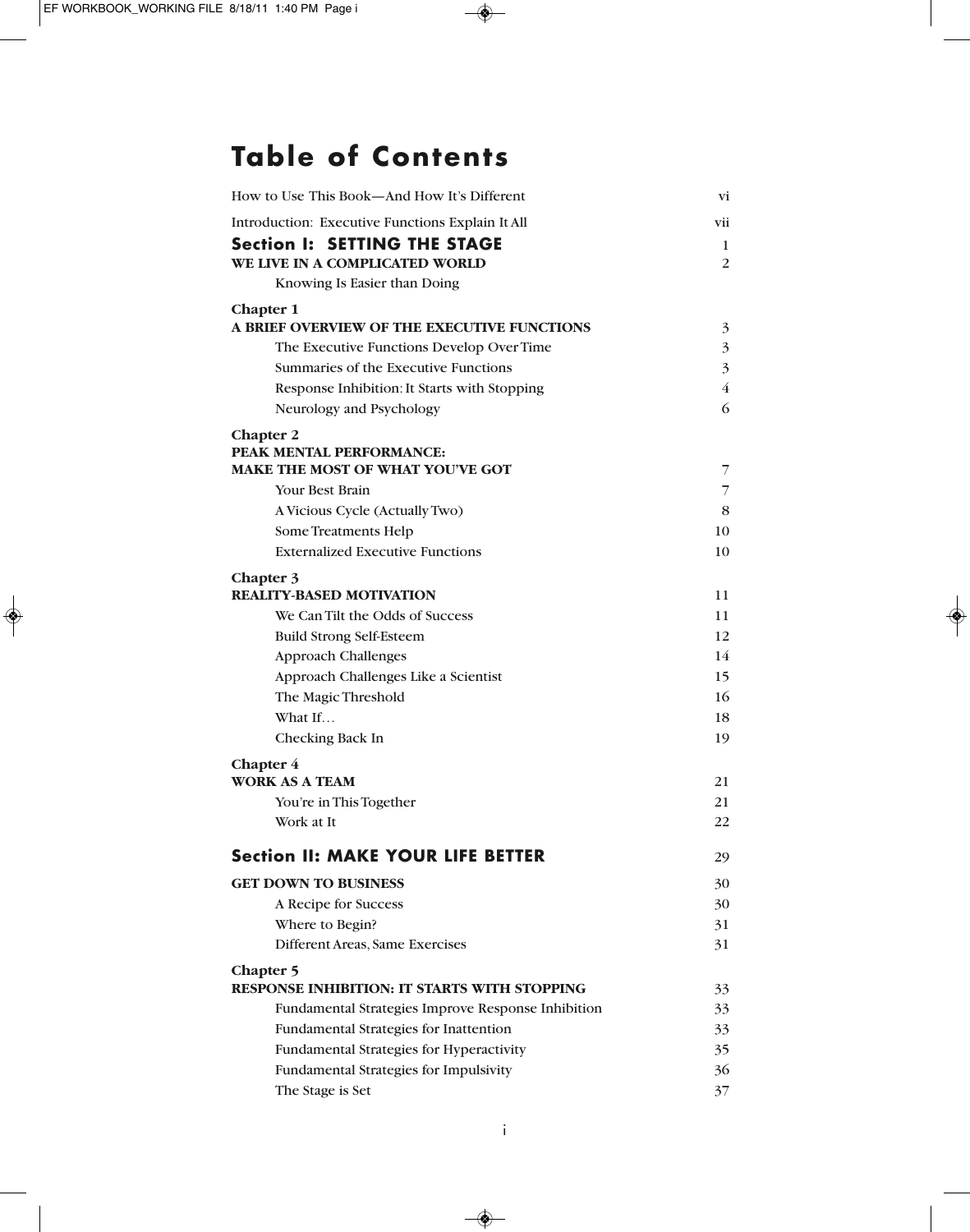| Chapter 6                                          |     |
|----------------------------------------------------|-----|
| <b>WORKING MEMORY: THE BRAIN'S RAM</b>             | 39  |
| What Working Memory Is                             | 39  |
| <b>Identify Your Struggles</b>                     | 40  |
| <b>Identify Your Strategies</b>                    | 42  |
| <b>Apply Your Strategies</b>                       | 48  |
| Fine-tune Your Approach                            | 52  |
| <b>Chapter</b> 7                                   |     |
| SENSE OF TIME: IT CAN'T BE 5:00 ALREADY!           | 59  |
| What the Sense of Time Is                          | 59  |
| <b>Identify Your Struggles</b>                     | 59  |
| <b>Identify Your Strategies</b>                    | 61  |
| <b>Apply Your Strategies</b>                       | 69  |
| Fine-tune Your Approach                            | 73  |
| <b>Chapter 8</b>                                   |     |
| <b>PROSPECTIVE MEMORY: REMEMBERING TO REMEMBER</b> | 79  |
| What Prospective Memory Is                         | 79  |
| <b>Identify Your Struggles</b>                     | 80  |
| <b>Identify Your Strategies</b>                    | 82  |
| <b>Apply Your Strategies</b>                       | 90  |
| Fine-tune Your Approach                            | 94  |
| Chapter 9                                          |     |
| <b>EMOTIONAL SELF-CONTROL:</b>                     |     |
| <b>HAVING FEELINGS WITHOUT ACTING ON THEM</b>      | 99  |
| What Emotional Control Is                          | 99  |
| <b>Identify Your Struggles</b>                     | 100 |
| <b>Identify Your Strategies</b>                    | 101 |
| <b>Apply Your Strategies</b>                       | 109 |
| Fine-tune Your Approach                            | 113 |
| <b>Chapter 10</b>                                  |     |
| <b>SELF-ACTIVATION: STARTING THEN FINISHING</b>    | 119 |
| What Self-Activation Is                            | 119 |
| <b>Identify Your Struggles</b>                     | 120 |
| <b>Identify Your Strategies</b>                    | 123 |
| <b>Apply Your Strategies</b>                       | 131 |
| Fine-tune Your Approach                            | 135 |
| <b>Chapter 11</b>                                  |     |
| <b>HINDSIGHT AND FORETHOUGHT:</b>                  |     |
| USING THE PAST AND FUTURE TO GUIDE THE PRESENT     | 141 |
| What Hindsight and Forethought Is                  | 141 |
| <b>Identify Your Struggles</b>                     | 142 |
| <b>Identify Your Strategies</b>                    | 144 |
| <b>Apply Your Strategies</b>                       | 151 |
| Fine-tune Your Approach                            | 155 |
| <b>Chapter 12</b>                                  |     |
| STRIVE FOR PERSISTENCE, NOT PERFECTION             | 161 |
| This Is Important Stuff                            | 161 |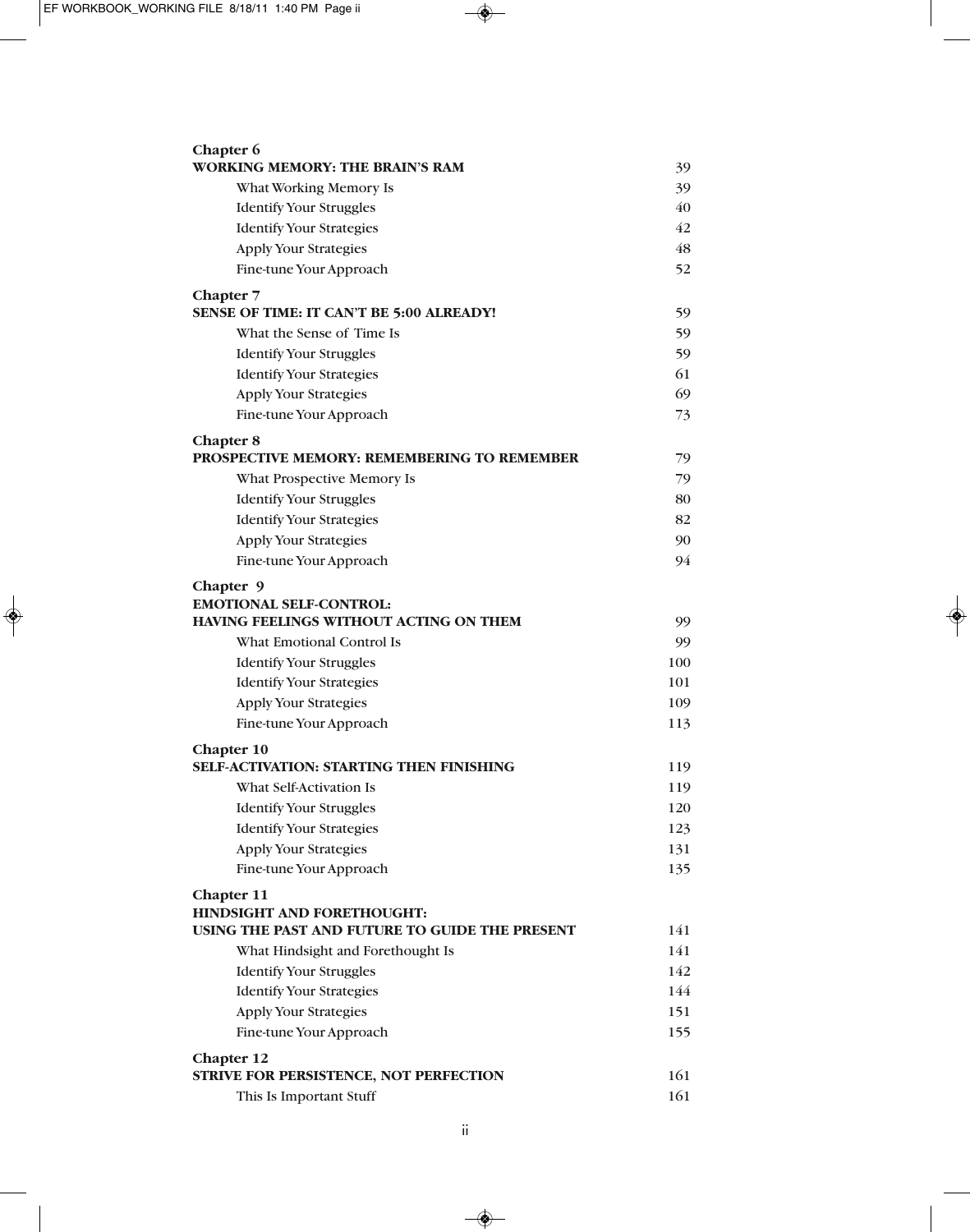# **CHAPTER 6**

# **WORKING MEMORY: THE BRAIN'S RAM**

## **What Working Memory Is**

Even though we often talk of memory as if there were only one kind, we actually have many kinds of memory. People with ADHD sometimes complain that they don't remember well. (And their family members probably complain more!) This is somewhat true, but not completely. Their *long-term memory* is fine—for example, the chemical formula for water is  $H_2O$  or my third-grade teacher was Mrs. Phillips. Although folks with ADHD may get distracted at times when trying to remember this information, their long-term memories actually work well.

Where they run into trouble is in getting information *into* that long-term memory. If something never gets into long-term memory then there is nothing there to remember, so it isn't really a memory problem at that point. Where things break down is in the *working memory*, which is the part of memory that holds information in the moment as it is being processed and then either generates a response and/or tucks some information away for later. It's the part of our memory that is doing the work—it's holding information on deck and/or doing something with it. Informally, you can think of working memory as what we commonly call attention because it holds information we're paying attention to.

To use a computer analogy, long-term memory is like the hard drive, and working memory is like the RAM. The hard drive holds information for long periods of time, while the RAM takes in new information, pulls information from the hard drive, processes it all together, and then generates an output and/or writes the new information to the hard drive. The information in RAM is constantly changing, whereas the contents of the hard drive change more incrementally. By the same token, our working memory is constantly taking in information, doing something with it, and then clearing it out to make room for the next incoming information. There is a constant flow of information through our working memory where information is held only while it is being used and then gets dropped or knocked out. Our long-term memory changes much more slowly as new information is added to what we already know.

The more RAM your computer has, the more it can process at once without dropping important pieces of information (i.e., getting distracted). Having a lot of RAM in your computer allows you to continue surfing the web smoothly while the virus software scans. Given the multitude of distractions in our current lives, we all feel like we could use a little more mental RAM to keep track of it all.

We use working memory whenever we do anything that involves holding or processing two or more pieces of information. For example:

- Remembering what we read at the start of a paragraph as we read the end of the paragraph and then putting it all together
- **■** Remembering the first part of what someone said as we listen to the last part and then making sense of it
- Transferring information from our attention into long-term memory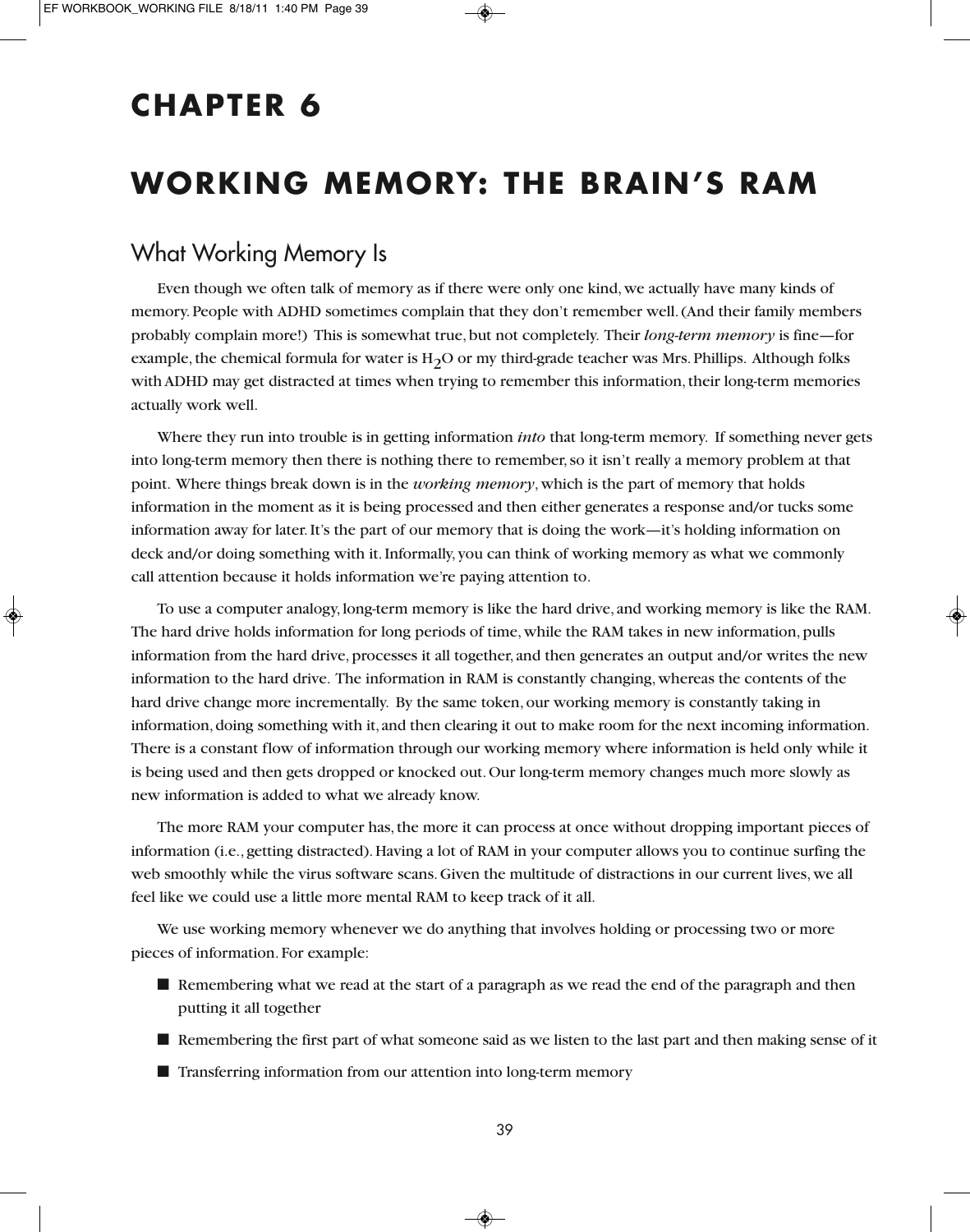- Connecting a new piece of information with something from long-term memory, such as considering how a new task will fit into an existing schedule
- Keeping multi-step directions in mind, such as the next three steps in a recipe
- Holding some pieces of information while simultaneously paying attention to others, like keeping in mind that you need to do the laundry while you stop to answer a child's question

We use working memory constantly and in almost every aspect of daily life. If a person's working memory tends to blink and drop pieces of information, all sorts of problems occur, as you probably know far too well. So even if the rest of your brain works great and you are absolutely brilliant, a weak working memory will limit your ability to perform to your potential (something else you probably know too well). It will limit how much information you can get into your brain to process and then also limit how much you can generate, so it gets you on both the input and the output.

### **Identify Your Struggles**

Good solutions begin with a clear understanding of the problem. We'll begin here by listing the ways that working memory weaknesses tend to affect someone's day to day life. You will then have some room to write other ways that your working memory affects your life. Having this all in one place will make it easier to prioritize which areas to focus on first when we get to the strategies section.

#### *Fallout from Working Memory Weaknesses*

To use a computer analogy, long-term memory is like the hard drive and working memory is like the RAM. So ADHD folks' hard drives work well, but their RAM is kind of glitchy. Just as when you try to do too many things at once on your computer and a program crashes, people with ADHD are prone to working memory dumps where something important gets pushed out by something new.

For example, your cell phone rings while you are walking back to your desk to get some information for your boss, and your attention goes to that, so your boss's request gets knocked out of your working memory. If you're lucky, some bits and pieces got recorded into your long-term memory so that you can remember it later, especially if reminded by seeing the requested paperwork sitting on your desk. (Oh right, the papers!) Other times the memory is completely gone, so even a lie detector wouldn't pick anything up when your boss asks why you didn't get her the information. (What information? You didn't ask for any information.) It's easy to get the feeling that other people enjoy making things up if you have no memory of things that others swear happened. This also makes for all sorts of fun arguments.

Weaknesses in working memory tend to create common and predictable struggles in daily life. For example:

■ *Distractibility*. We use our working memory to hold in mind what we are doing and what our next steps are. We also use our working memory to hold those thoughts on deck when we're interrupted by a new stimulus or idea and then evaluate whether to stay on our original plan or switch to something new. People with ADHD are more likely to drop that original plan out of their working memories and get pulled off onto something else, even if they know better. When important pieces of information get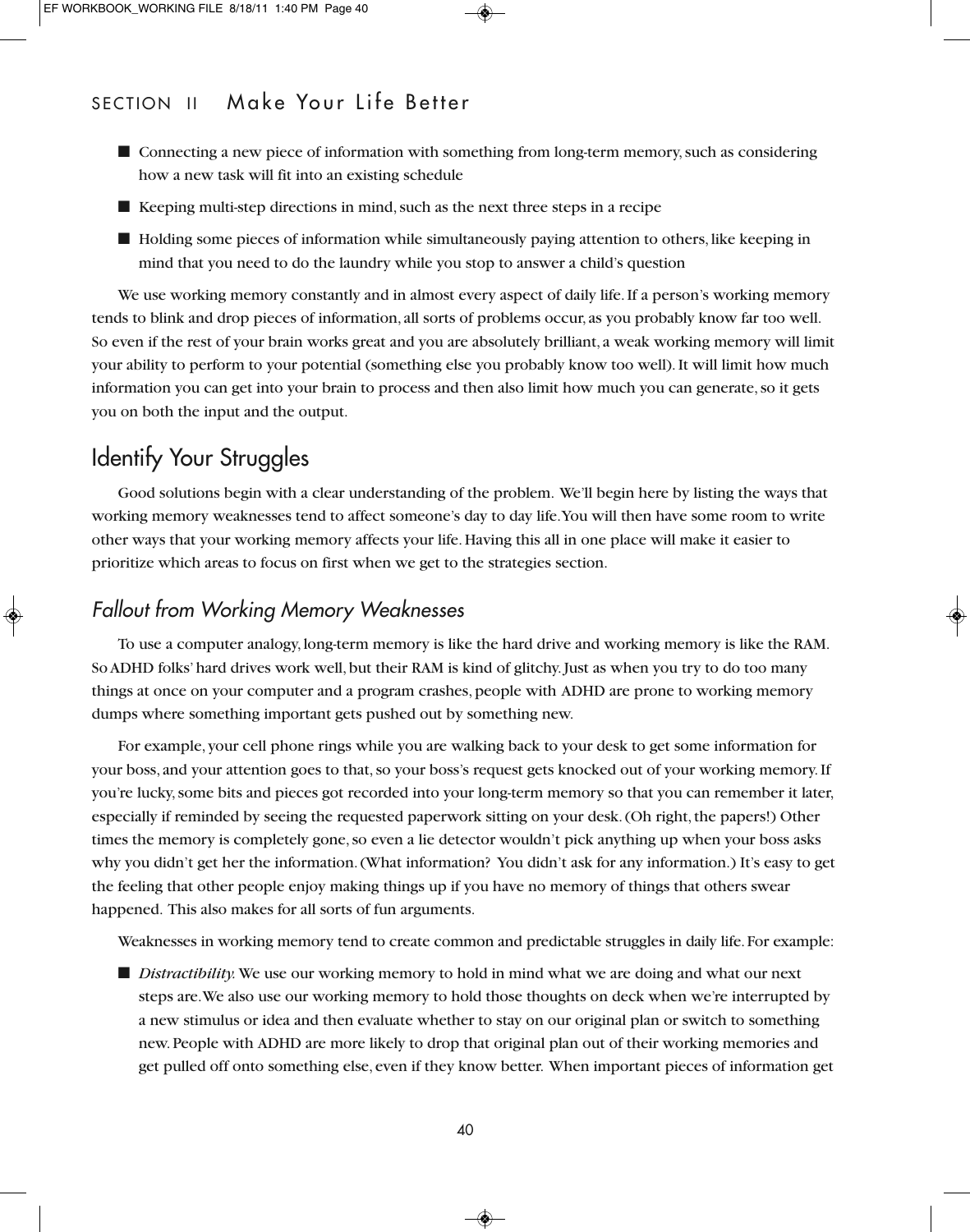dropped out of working memory, they don't do what they otherwise know they should do (e.g., put the milk back in the fridge before checking the weather report).

- *Imperfect or <i>impulsive decision making*. Complex problem solving involves lots of working memory to keep multiple things in mind at once and then process them all together. For example, thinking about how a potential appointment fits into your schedule requires you to remember the rest of the day's commitments, think about what can get shuffled around versus what can't, factor in travel time, etc. People with ADHD are more likely to drop one or more important elements and thereby get themselves into trouble (e.g., forget about another meeting that will conflict with the new appointment). This looks like bad judgment, but their decision making process actually works fine; the real problem is that their weak memory causes them to not consider all the relevant information.
- *Misplacing things*. You're more likely to remember where you put something if you make a mental note of it at the time. Unfortunately, many people with ADHD quickly drop that thought from their working memory because they move too quickly to the next task so that it never gets registered in their long-term memory. For example, if you put your keys down on the counter but immediately focus your attention on checking the answering machine, you probably won't have much of a memory of where the keys are, especially if this isn't where they normally go. The next day will then be a scramble as you run around the house trying to find your keys since there isn't much to pull out of your long-term memory.
- *Forgetting what you are told*. If your working memory doesn't hold a necessary piece of information firmly enough, it gets knocked out by other information and lost before being transferred into long-term memory. This can make you look forgetful or even hard of hearing.
- *Reading is uninteresting*. Reading requires a lot of working memory to keep your attention on the page and hold all those words in mind so that you can understand what the author is saying. People with ADHD find their attention going in and out, so it makes it difficult to understand what they are reading when they missed half the page that came before it. This makes reading frustrating, boring, and confusing, causing them to have to re-read in order to understand everything. As a result, they tend to avoid reading. (You can explain this to others by asking how much they would enjoy reading if random sentences and paragraphs were deleted, so they had to try to make sense out of what was left.)
- *Experiential learners*. Many people with ADHD learn better by doing something than by reading or hearing about it. This is because actively engaging in a task requires less working memory than remembering what one was told, picturing oneself doing the task, and then applying it later. Unfortunately, few classrooms are set up this way (but some on-the-job training is).

#### *Hang in There!*

We've now identified some of the difficulties that can come from a weak working memory. It's important to identify the problems before getting into solutions. You may feel worse now because you're more aware of your struggles (and maybe even discovered some problems you didn't realize you had!). You may feel discouraged at this point if you feel like you have more problems than solutions. Hang in there! We'll get to the solutions next.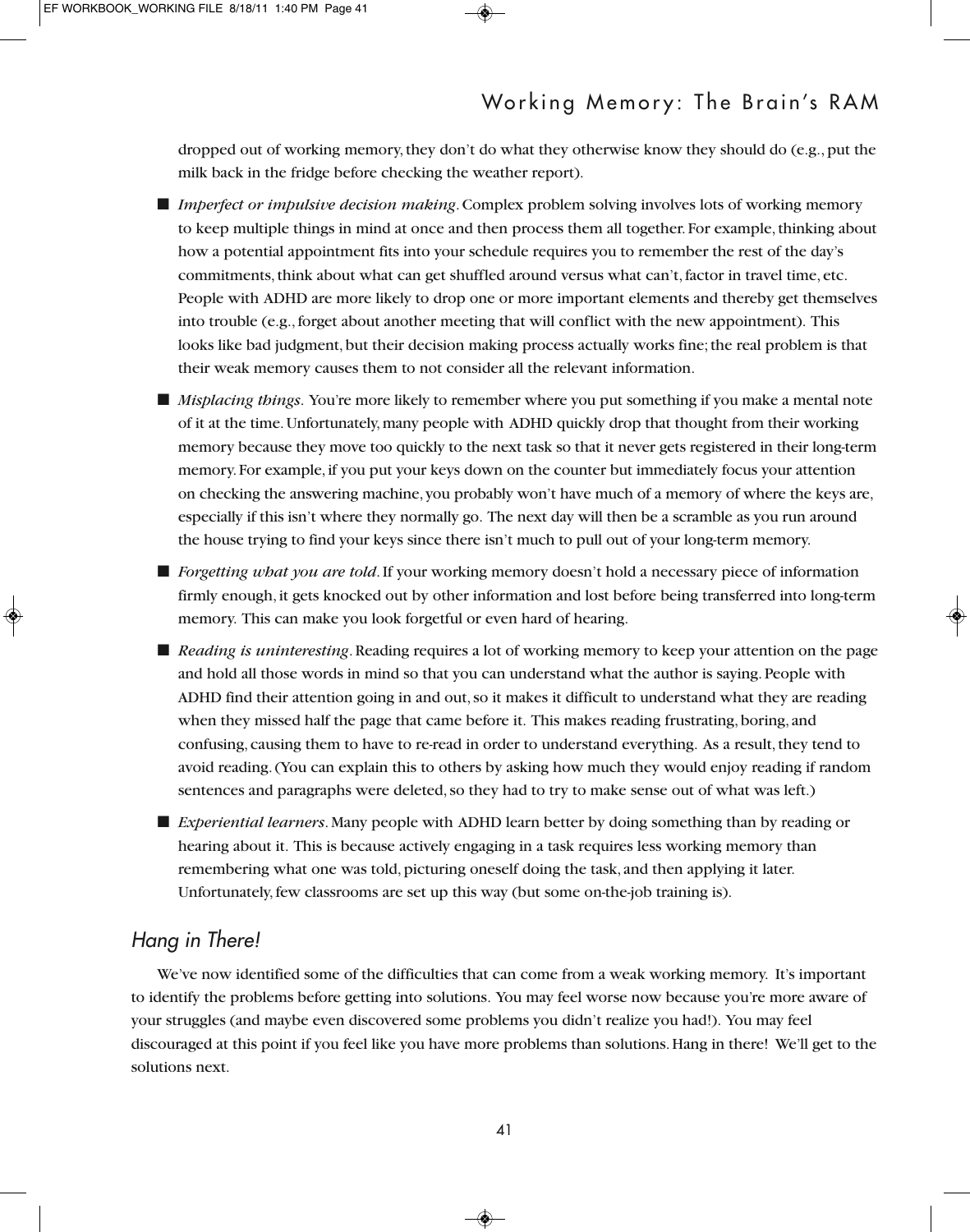## **Identify Your Strategies**

Let's now take a look at potential strategies to address these working memory struggles. This is where things begin to get better.

Some people have more struggles at work or school, while others have more challenges at home. Each of these parts of your life places different demands on you and also offers different supports, so you may perform really well in one but barely hold it together in the other. Because of this potential difference, you may find it helpful to practice new strategies more in one setting than in the other.

Or you may find that you have some of the same struggles in both situations. If this is the case, some of the same strategies may work in both places. This will provide some helpful carry-over benefit from practicing the same strategies throughout your day. You may also find that some strategies work better in one situation than in the other simply because the two situations are too different from each other. Do whatever works best.

The goal here is to go through the process of identifying targeted strategies based on your strengths, weaknesses, and what you need to get done. Some strategies will just be a better fit for you. Like many other situations in life, you're more likely to arrive at the best solutions if you follow a good process of evaluating your options. This will take some work, but it will be worth it. Also, because you're going to do it step by step, it should feel more manageable and less overwhelming and be more productive.

#### **Working Memory Strategies Key Concepts**

Most of the strategies that make the most of your working memory will fall under one of these basic ideas. By simplifying all those other strategies down to three basic ideas, it's easier to learn the concepts and apply them later.

- Make important tasks and items stand out more to make it more likely that your attention will stay focused on them.
- The fewer distractions, the easier it is to stay focused on and remember what you should.
- Write things down rather than try to keep it all in your head.

#### *Suggested Working Memory Strategies*

Let's start things off with a list of strategies that tend to be helpful for working memory weaknesses so you can see where we're going. Some of these strategies may jump out at you—good!

Circle the **U** in the margin next to the strategies that you have used in the past and circle the **T** next to the ones that you haven't used before but think you might benefit from trying.

After each suggested strategy, write out:

- 1. If you've ever tried a particular strategy, how did it work for you? (past experiences)
- 2. What obstacles might get in the way of you using this strategy more often now? (obstacles)
- 3. How or where could you use this strategy more often? (use it more)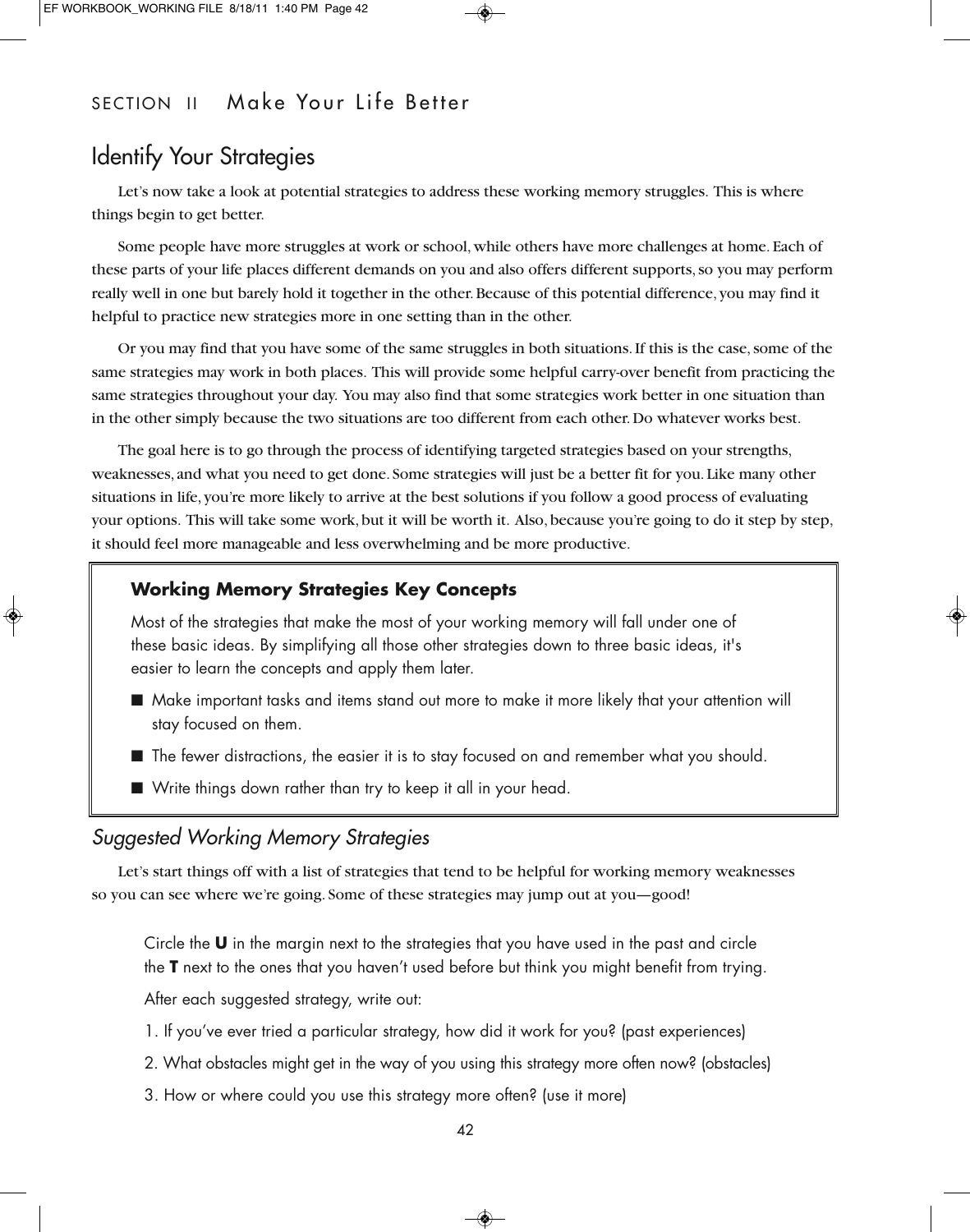#### *Key Concept: Make important tasks and items stand out more to make it more likely that your attention will stay focused on them.*

**U T** *Do it right away.* Rather than hold a thought in working memory where it might get knocked out, do the task right away when it is still strongly held in your working memory (i.e., don't tell yourself, "I'll do that in a minute.").

| Past experiences: |  |
|-------------------|--|
| Obstacles:        |  |
| Use it More:      |  |

**U T** *Use items as their own reminders.* If you need to do something with an item but can't do it right away, take it out and put it where you can see it so that it reminds you to do it. (This works only if you don't have a thousand other things out.)

| Past experiences: |  |
|-------------------|--|
| Obstacles:        |  |
| Use it More:      |  |

**U T** *Take a reminder item with you.* If you get interrupted but want to come back to your original task, bring a reminder with you. For example, if you need to finish folding the laundry, bring a sock along with you when you answer the door.

| Past experiences: |  |  |
|-------------------|--|--|
| Obstacles:        |  |  |
| Use it More:      |  |  |

**U T** *Ask for a reminder.* If you're in the middle of something ask a coworker to remind you later, for example after the meeting or to send you an email rather than asking you for something while passing in the hallway. (You need to be careful not to over-rely on others, but this is a valid technique when used appropriately—see Chapter 4: Work as a Team for more information.)

| Past experiences: |  |  |
|-------------------|--|--|
| Obstacles:        |  |  |
| Use it More:      |  |  |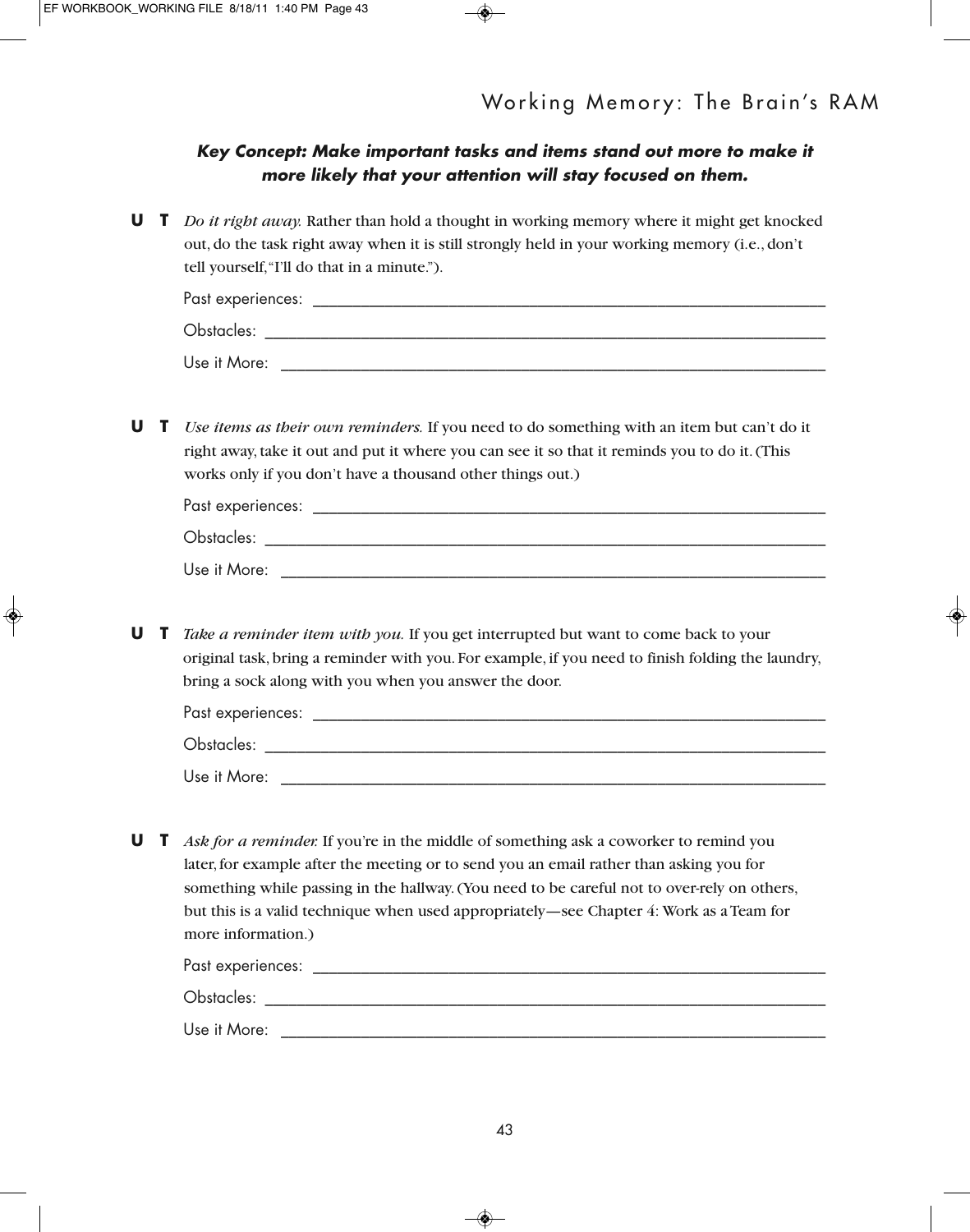**U T** *Highlight important information.* Brightly color important items or pieces of information so they stand out more from everything else. For example, tag certain emails as urgent or scribble a big red star on an envelope that you need to do something with.

| Past experiences: |  |
|-------------------|--|
| Obstacles:        |  |
| Use it More:      |  |

**U T** *Put up a note.* Tape up a reminder about something you are working on, such as a reminder to drink more water. You can also use visual reminders such as a picture of a well-organized closet to remind you to hang things back up or a hanging a bathing suit somewhere conspicuous to remind you about your diet.

| Past experiences: |  |  |
|-------------------|--|--|
| Obstacles:        |  |  |
| Use it More:      |  |  |

#### *Key Concept: The fewer distractions, the easier it is to stay focused on and remember what you should.*

**U T** *Reduce distractions.*The fewer stimuli and thoughts that are competing for your attention and working memory, the easier it is to stay focused on what you should. For example, turn off your cell phone, close your office door, ask not to be interrupted, use a whitenoise machine to block outside noises, etc.

| Past experiences: |  |
|-------------------|--|
| Obstacles:        |  |
| Use it More:      |  |

**U T** *Get rid of stuff.* The less stuff you have, the easier it is to organize and manage what's left. Usually the first step in getting organized is reducing the overall volume of stuff. Make some hard choices about what deserves to be kept and what doesn't—there's probably a lot more that you can live without than you will initially think.

| Past experiences: |  |  |
|-------------------|--|--|
| Obstacles:        |  |  |
| Use it More:      |  |  |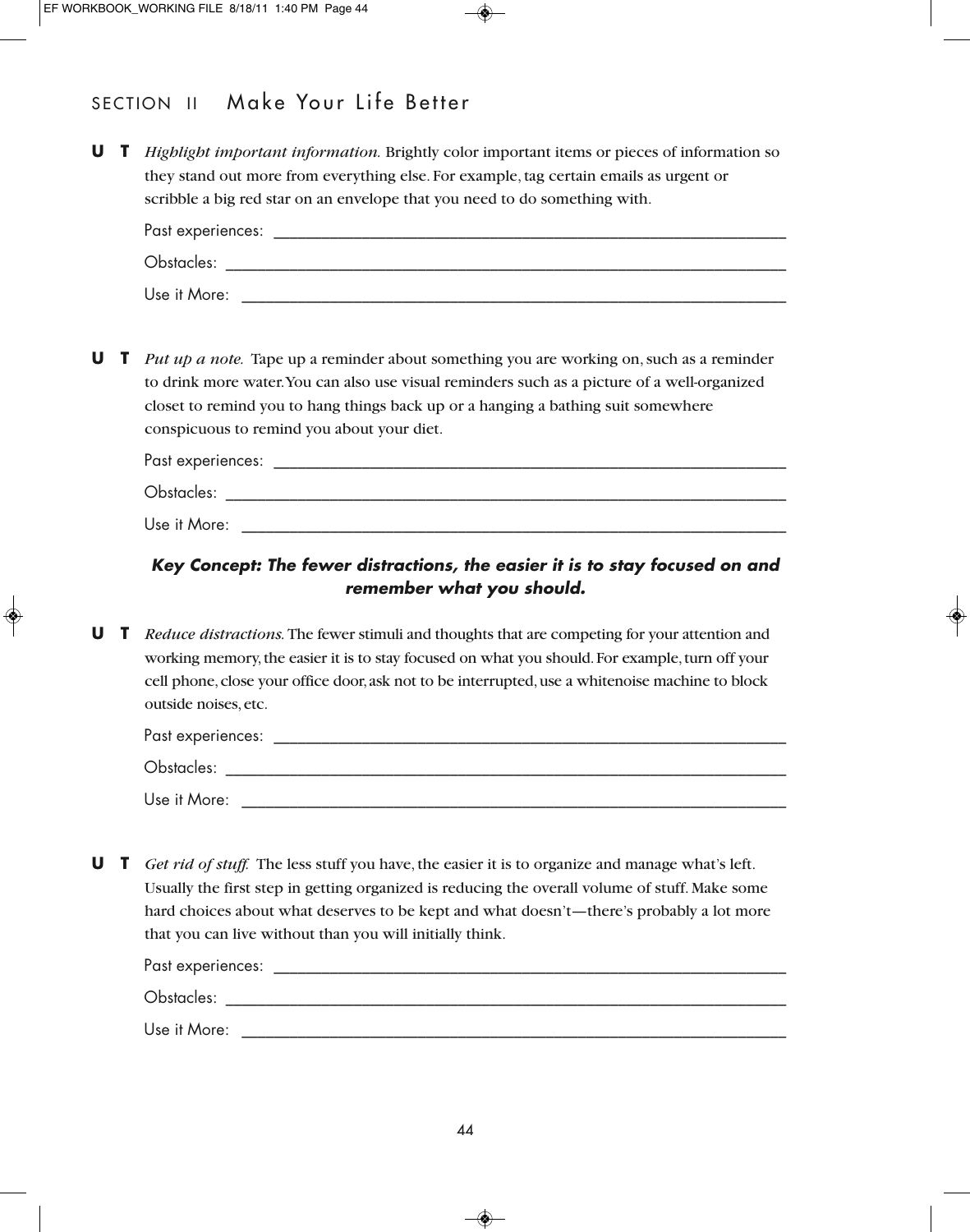#### Working Memory: The Brain's RAM

**U T** *Bring less stuff in.* Related to the prior point, the less stuff that enters your life, house, or workplace, the less you have to deal with. Resist the temptation to acquire some new item by reminding yourself of the additional work later when you have to find a place for it and put it away.

| Past experiences: |
|-------------------|
| Obstacles:        |
| Use it More:      |

**U T** *Put things away.* The less stuff you have out, the easier it is to keep your attention on what you're currently working on, especially after an interruption. On your computer, close unnecessary windows and programs.

| Past experiences: |  |  |
|-------------------|--|--|
| Obstacles:        |  |  |
| Use it More:      |  |  |

**U T** *Remove yourself from mailing lists.* Whether it's email lists or listserves, unsubscribe from emails that you never really get around to reading. Don't ask for additional information to be sent to your house and don't renew magazines that you're not reading often enough. For emails, delete the junk right away. For mail, place a recycling bin near the door and quickly toss the junk.

| Past experiences: |  |
|-------------------|--|
| Obstacles:        |  |
| Use it More:      |  |

**U T** *Limit the activities you get involved in*. Whether at work or in your personal life, make good choices about what you add to your plate. Consider to what extent an activity adds value to your life compared to the additional stress it will create, at least at this time.

| Past experiences: |  |  |
|-------------------|--|--|
| Obstacles:        |  |  |
| Use it More:      |  |  |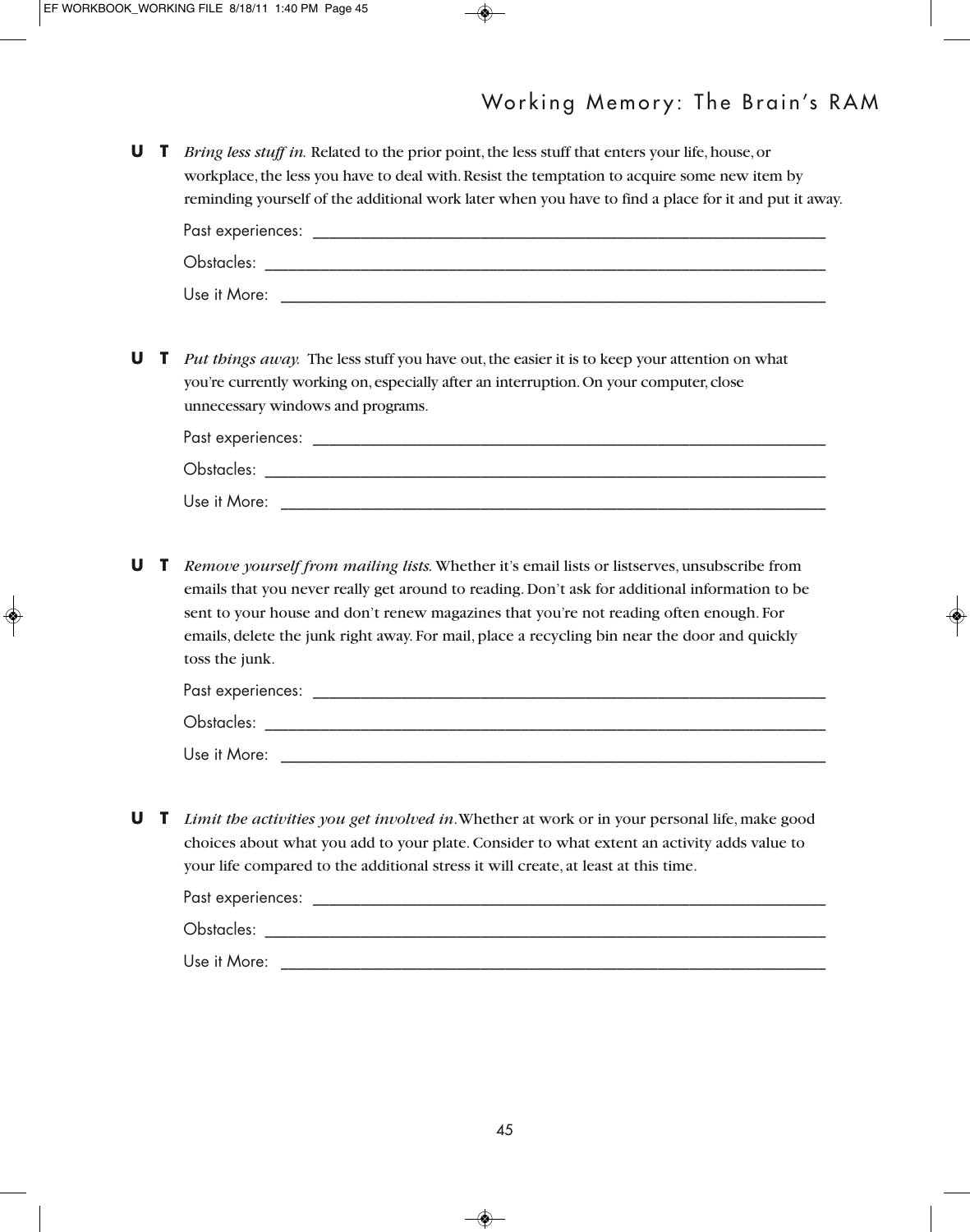**U T** *Cross off/delete items from your to-do list.* Once you complete a task, get it off your to-do list so it doesn't slow you down in finding the next important task. You should also delete those tasks that you have come to decide won't be completed because they no longer make the cut. Past experiences: \_\_\_\_\_\_\_\_\_\_\_\_\_\_\_\_\_\_\_\_\_\_\_\_\_\_\_\_\_\_\_\_\_\_\_\_\_\_\_\_\_\_\_\_\_\_\_\_\_\_\_\_\_\_\_\_\_\_\_\_\_\_\_\_

Obstacles: \_\_\_\_\_\_\_\_\_\_\_\_\_\_\_\_\_\_\_\_\_\_\_\_\_\_\_\_\_\_\_\_\_\_\_\_\_\_\_\_\_\_\_\_\_\_\_\_\_\_\_\_\_\_\_\_\_\_\_\_\_\_\_\_\_\_\_\_\_\_

Use it More:  $\Box$ 

#### *Key Concept: Write things down rather than try to keep it all in your head.*

**U T** *Write yourself a reminder.* If you can't do something right away, capture the thought immediately on a to-do list, Post-It note, in your schedule, by leaving yourself a voicemail or email, or setting an alarm to remind you later.

| Past experiences: |  |  |
|-------------------|--|--|
| Obstacles:        |  |  |
| Use it More:      |  |  |
|                   |  |  |

**U T** *Snooze your alarms*. If you're not able to respond immediately to an alarm, don't turn it off completely and try to hold the task in your working memory. Instead, snooze the alarm so it goes off again. If you really don't have time to do the designated task now, then set the alarm again for another time.

| Past experiences: |  |  |  |
|-------------------|--|--|--|
| Obstacles:        |  |  |  |
| Use it More:      |  |  |  |

**U T** *Write out complex problems.* Rather than try to keep everything in your mind, write out all the elements in a complex problem. Sometimes this is as simple as scribbling on the back of an envelope. For example, when planning how long something will take, write down each step and your time estimate, then add them all up. Or write out a shopping list of all the materials you will need for a project.

| Past experiences: |  |
|-------------------|--|
| Obstacles:        |  |
| Use it More:      |  |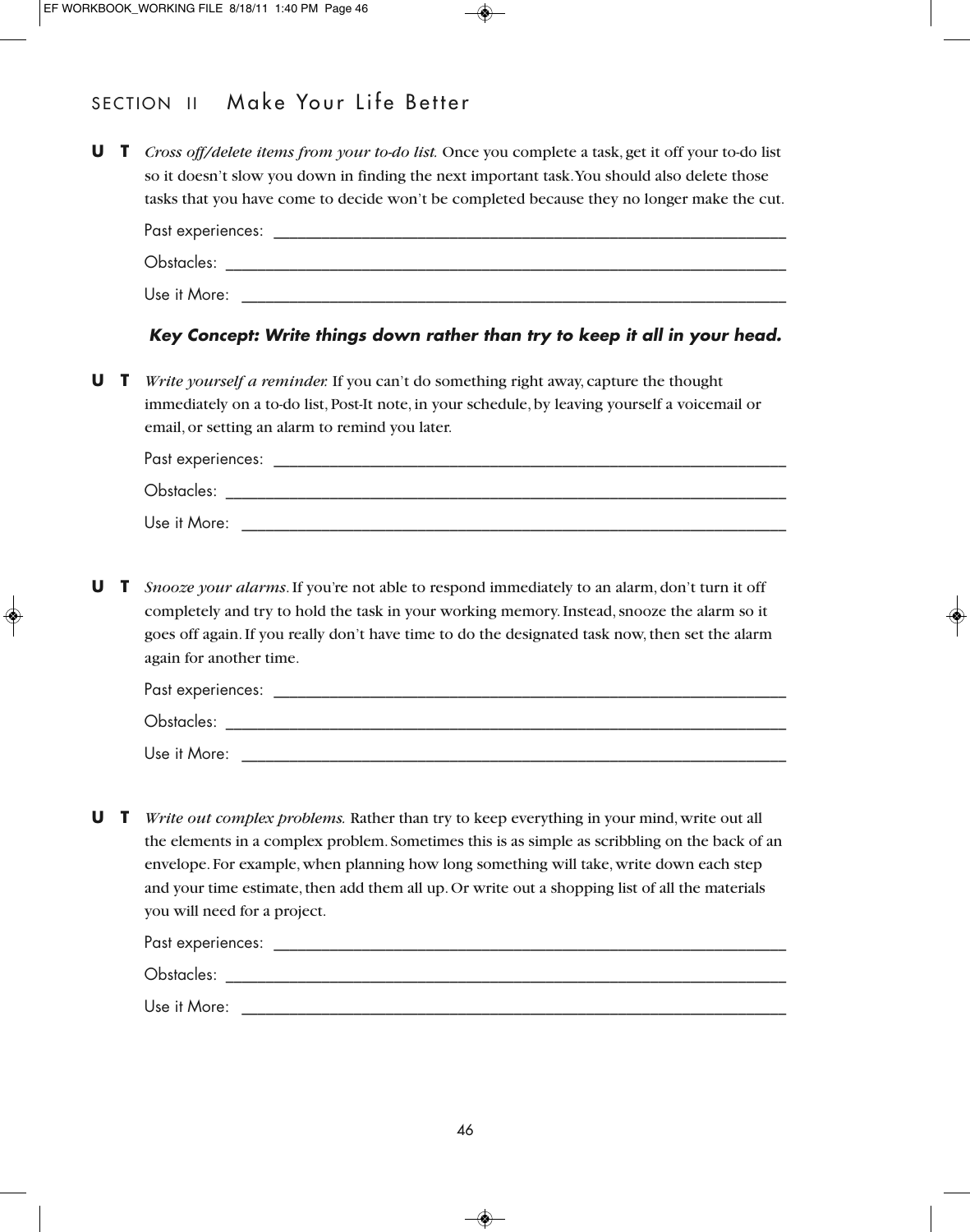**U T** *Write out or use notes for multistep directions.* Use notes to keep you from skipping steps. Refer back to your notes and check off completed steps. Perhaps jot down additional notes or reminders for later as you move along.

| Past experiences: |  |  |  |
|-------------------|--|--|--|
| Obstacles:        |  |  |  |
| Use it More:      |  |  |  |

#### *Your Own Working Memory Strategies*

There's a lot to be learned from past experiences. If it worked once, it might work again. Perhaps you kind of drifted away from a habit that was actually pretty good. Maybe you got bored with it. Maybe your habit got interrupted and you never came back to it. It happens. So maybe you just need to blow the dust off and use it again.

Think back on your past experiences over the years. What strategies have you used that have been helpful in making the most of your working memory? Even though no strategy works perfectly, there had to be some that you used that were helpful and increased your batting average. And if they were helpful, they were probably consistent with the strategies that make the most of people's working memory. Understanding how that works makes it more likely that you can apply them effectively to future challenges.

So let's identify those good strategies, understand how they are based in how your working memory functions, and then apply them forward. It might be helpful to think about how a particular strategy fits into the key concepts for working memory strategies, so I've included them below, as well. We'll answer the same questions that we did above.

Under each key concept, write out:

- 1. What strategy did you use?
- 2. How did this strategy work for you in the past?
- 3. What obstacles might get in the way of you using this strategy more often now?
- 4. How or where could you use this strategy more often?

#### *Key Concept: Make important stimuli stand out more to make it more likely that your attention will stay focused on them.*

| Strategy:         |
|-------------------|
| Past Experiences: |
| Obstacles:        |
| Use it More:      |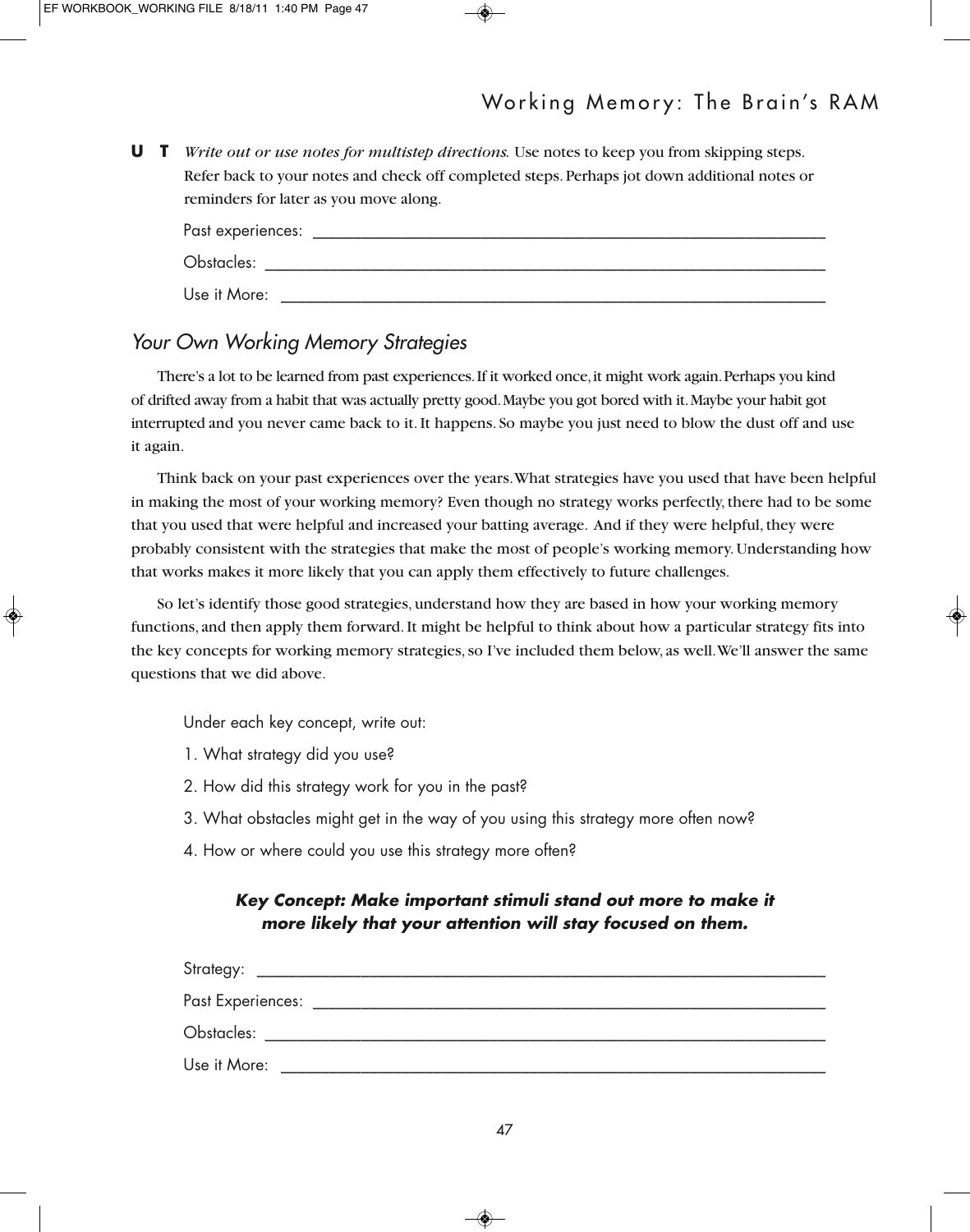| Strategy: _____________________ |
|---------------------------------|
| Past Experiences:               |
| Obstacles:                      |
| Use it More:                    |

#### *Key Concept: The fewer distractions, the easier it is to stay focused on and remember what you should.*

#### *Key Concept: Write things down rather than try to keep it all in your head.*

# **Apply Your Strategies**

#### *Choose Your Targeted Strategies*

Look back at the suggested strategies and your own strategies from above. Choose one to three strategies to work on first—pick a manageable number so you can do it well. You may want to look back at the section on Fallout from Working Memory Weaknesses (page 40) and match your strategies to your struggles.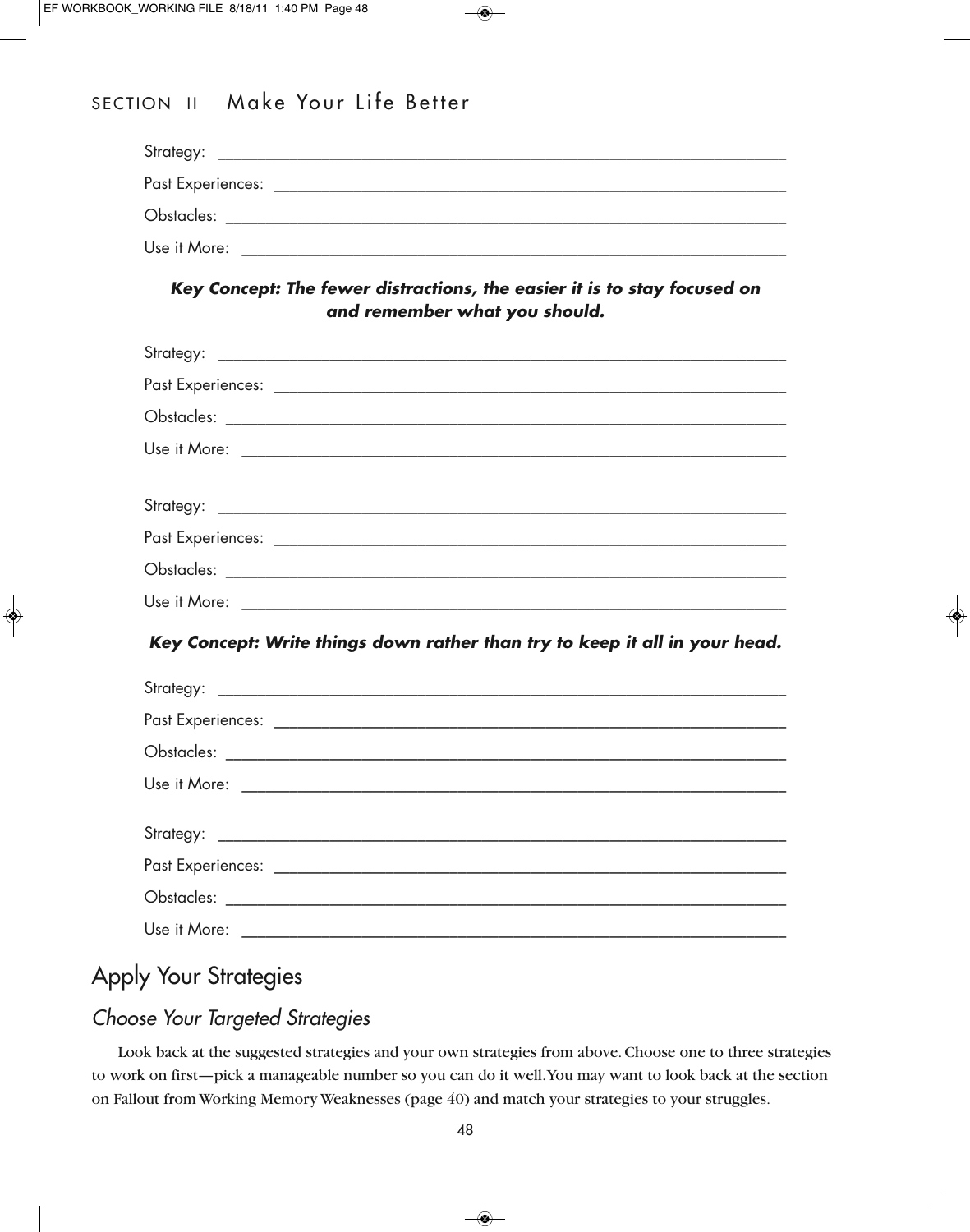#### Working Memory: The Brain's RAM

Although it's tempting to jump headfirst into the deep end and start with the places that you're struggling the most, it may be worth getting your feet wet on some smaller and more manageable struggles first. These easier successes will teach you some helpful lessons that you can use when tackling the thornier problems. There's also nothing like success as a motivator.

| Write down which strategies you are planning to try first: |
|------------------------------------------------------------|
|                                                            |
|                                                            |
|                                                            |

It's better to focus on just a few changes first. Once you have these down, come back and add in some other strategies.

| 4  |                                                        |
|----|--------------------------------------------------------|
|    | $5.$ $\overline{\phantom{a}}$                          |
| 6. | <u> 1980 - Jan James, margaret al II-lea (b. 1980)</u> |
|    | 7.                                                     |
| 8  |                                                        |

#### *Create Opportunities to Practice*

Practice makes perfect. Or at least better. Although it's likely that your life will throw you plenty of opportunities to apply these new strategies, it can also be helpful to intentionally create or anticipate situations to practice these strategies.

**Strategy: \_\_\_\_\_\_\_\_\_\_\_\_\_\_\_\_\_\_\_\_\_\_\_\_\_\_\_\_\_\_\_\_\_\_\_\_\_\_\_\_\_\_\_\_\_\_\_\_\_\_\_\_\_\_\_\_\_\_\_\_\_\_\_\_\_\_\_\_\_\_\_\_** Put up a note

| When and where can I apply this strategy? Write big work deadlines in marker |  |  |
|------------------------------------------------------------------------------|--|--|
| & tape up next to desk                                                       |  |  |

How do I know that this strategy is working? <u>By *being more aware of deadlines*,</u> I plan my time better and have less to do at the end with the send and the send of the sense of the sense of the sense of the sense of the sense of the sense of the sense of the sense of the sense of the sense of the sense

**Strategy: \_\_\_\_\_\_\_\_\_\_\_\_\_\_\_\_\_\_\_\_\_\_\_\_\_\_\_\_\_\_\_\_\_\_\_\_\_\_\_\_\_\_\_\_\_\_\_\_\_\_\_\_\_\_\_\_\_\_\_\_\_\_\_\_\_\_\_\_\_\_\_\_**

When and where can I apply this strategy? \_\_\_\_\_\_\_\_\_\_\_\_\_\_\_\_\_\_\_\_\_\_\_\_\_\_\_\_\_\_\_\_\_\_\_\_\_\_\_\_\_\_

How do I know that this strategy is working? \_\_\_\_\_\_\_\_\_\_\_\_\_\_\_\_\_\_\_\_\_\_\_\_\_\_\_\_\_\_\_\_\_\_\_

\_\_\_\_\_\_\_\_\_\_\_\_\_\_\_\_\_\_\_\_\_\_\_\_\_\_\_\_\_\_\_\_\_\_\_\_\_\_\_\_\_\_\_\_\_\_\_\_\_\_\_\_\_\_\_\_\_\_\_\_\_\_\_\_\_\_\_\_\_\_\_\_\_\_\_\_\_\_\_\_

\_\_\_\_\_\_\_\_\_\_\_\_\_\_\_\_\_\_\_\_\_\_\_\_\_\_\_\_\_\_\_\_\_\_\_\_\_\_\_\_\_\_\_\_\_\_\_\_\_\_\_\_\_\_\_\_\_\_\_\_\_\_\_\_\_\_\_\_\_\_\_\_\_\_\_\_\_\_\_\_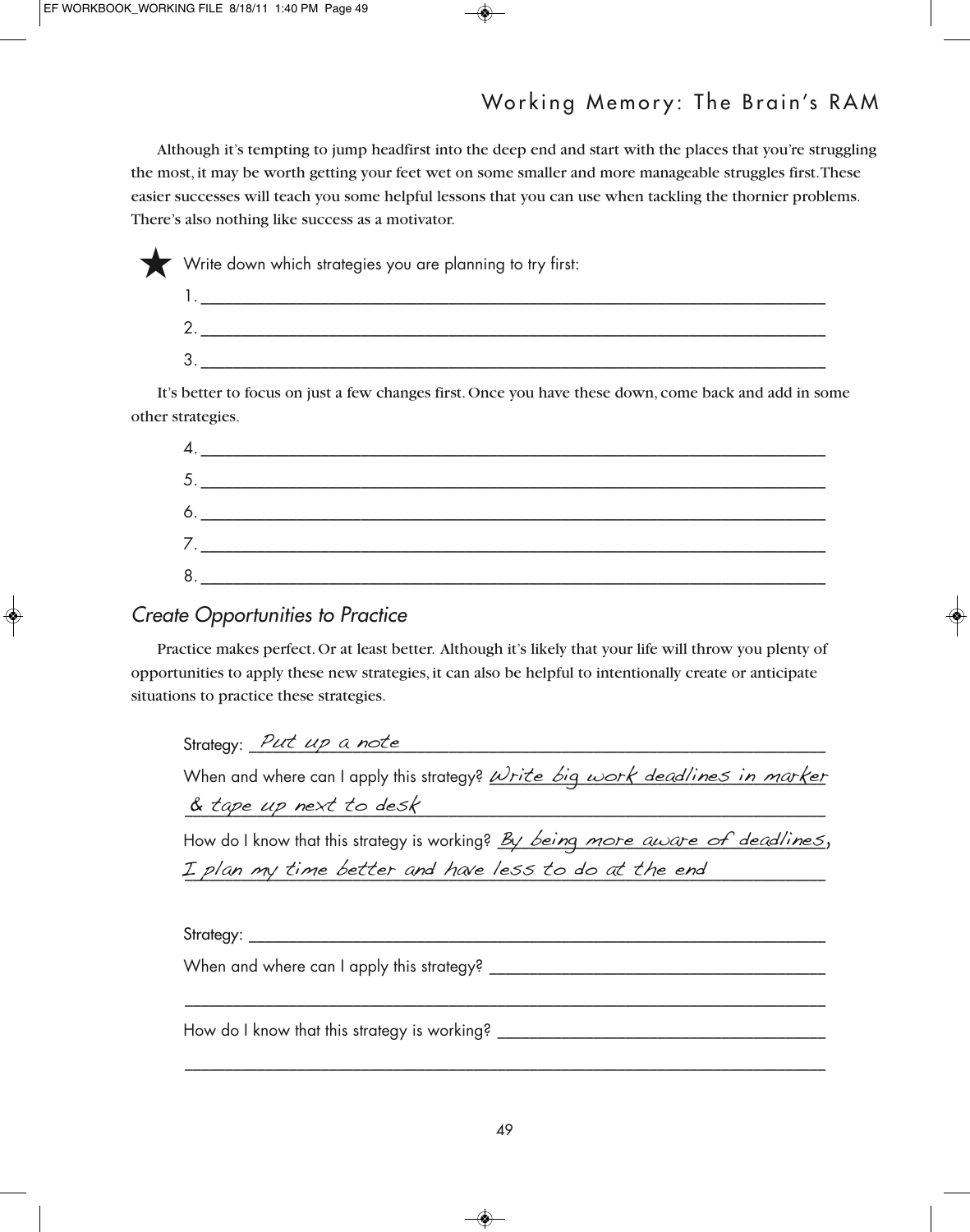| How do I know that this strategy is working? ___________________________________ |
|----------------------------------------------------------------------------------|
|                                                                                  |
|                                                                                  |
|                                                                                  |
|                                                                                  |
|                                                                                  |
| How do I know that this strategy is working? ___________________________________ |
|                                                                                  |

#### *Make the Commitment*

Once you have your targeted strategies identified, you need to make a commitment to apply them. A strategy is only as good as your commitment. Because this is a workbook, you only have yourself to answer to (which is ultimately all you have even when someone else is involved). I can guarantee that the strategies in this book, and probably most of the strategies you come up with, are good ones. They will get the job done. It all comes down to using them.

So I encourage you to take the pledge below. But don't do this lightly—think about it. Maybe take a day or a week to think about it. If you're going to do this, give it your best effort. You deserve it.

#### My Pledge

I want a better life, so I commit to:

- Taking chances and trying something new.
- Doing my best to use these strategies diligently, even when I don't feel like it.
- Being open to learning from these experiences.
- Being flexible when a strategy isn't working.
- Only abandoning a strategy when I can replace it with another strategy that may work better.

\_\_\_\_\_\_\_\_\_\_\_\_\_\_\_\_\_\_\_\_\_\_\_\_\_\_\_\_\_\_\_\_\_\_\_\_\_\_\_\_\_\_\_\_\_\_\_\_\_\_\_\_\_\_\_\_\_\_\_\_\_\_\_\_\_\_\_\_\_\_\_\_\_\_\_\_

Signature Date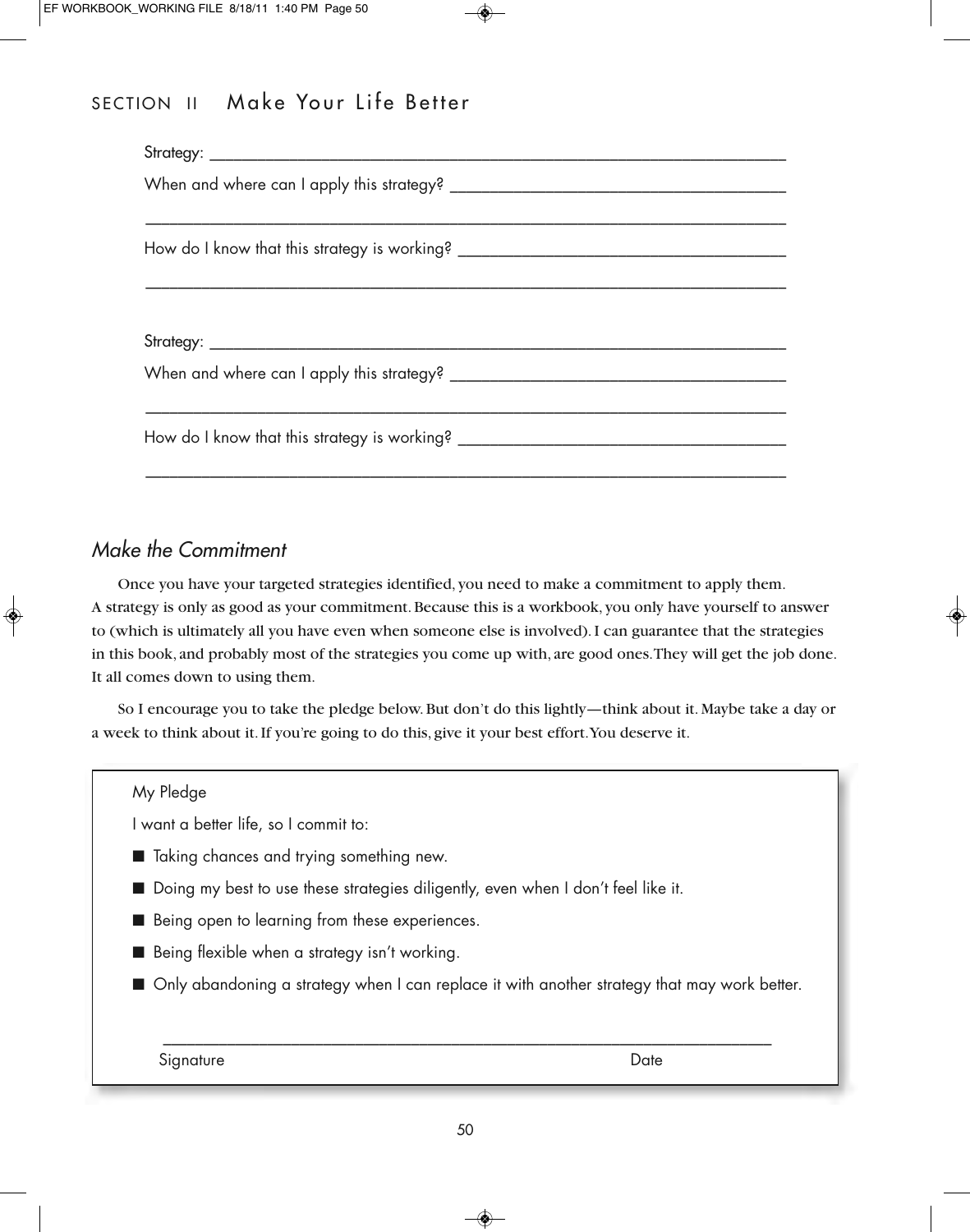#### *See the Rewards*

We're more likely to start and maintain behaviors that are being rewarded, so let's talk about those allimportant rewards. They come in a number of different shapes and sizes, so let's not miss any—the more rewards, the better.

#### Automatic Rewards

Some rewards are directly tied to our behavior. For example:

- *Inherent feelings of satisfaction/pride*. Even if no one else notices, we notice and feel good about having done something well.
- *Natural consequences*. These are rewards that come from the world around us, like when someone offers a compliment. Or getting a good seat at the movies by showing up early.

It may be helpful to make a point of looking for and noticing these rewards. The hectic pace of life makes it easy to miss them—which then makes it easier to drop off from those good habits, even when they're working. Since you're more likely to find what you're actively looking for, let's identify what these rewards would be.

\_\_\_\_\_\_\_\_\_\_\_\_\_\_\_\_\_\_\_\_\_\_\_\_\_\_\_\_\_\_\_\_\_\_\_\_\_\_\_\_\_\_\_\_\_\_\_\_\_\_\_\_\_\_\_\_\_\_\_\_\_\_\_\_\_\_\_\_\_\_\_\_\_\_\_\_\_\_\_\_

\_\_\_\_\_\_\_\_\_\_\_\_\_\_\_\_\_\_\_\_\_\_\_\_\_\_\_\_\_\_\_\_\_\_\_\_\_\_\_\_\_\_\_\_\_\_\_\_\_\_\_\_\_\_\_\_\_\_\_\_\_\_\_\_\_\_\_\_\_\_\_\_\_\_\_\_\_\_\_\_

\_\_\_\_\_\_\_\_\_\_\_\_\_\_\_\_\_\_\_\_\_\_\_\_\_\_\_\_\_\_\_\_\_\_\_\_\_\_\_\_\_\_\_\_\_\_\_\_\_\_\_\_\_\_\_\_\_\_\_\_\_\_\_\_\_\_\_\_\_\_\_\_\_\_\_\_\_\_\_\_

\_\_\_\_\_\_\_\_\_\_\_\_\_\_\_\_\_\_\_\_\_\_\_\_\_\_\_\_\_\_\_\_\_\_\_\_\_\_\_\_\_\_\_\_\_\_\_\_\_\_\_\_\_\_\_\_\_\_\_\_\_\_\_\_\_\_\_\_\_\_\_\_\_\_\_\_\_\_\_\_

\_\_\_\_\_\_\_\_\_\_\_\_\_\_\_\_\_\_\_\_\_\_\_\_\_\_\_\_\_\_\_\_\_\_\_\_\_\_\_\_\_\_\_\_\_\_\_\_\_\_\_\_\_\_\_\_\_\_\_\_\_\_\_\_\_\_\_\_\_\_\_\_\_\_\_\_\_\_\_\_

\_\_\_\_\_\_\_\_\_\_\_\_\_\_\_\_\_\_\_\_\_\_\_\_\_\_\_\_\_\_\_\_\_\_\_\_\_\_\_\_\_\_\_\_\_\_\_\_\_\_\_\_\_\_\_\_\_\_\_\_\_\_\_\_\_\_\_\_\_\_\_\_\_\_\_\_\_\_\_\_

\_\_\_\_\_\_\_\_\_\_\_\_\_\_\_\_\_\_\_\_\_\_\_\_\_\_\_\_\_\_\_\_\_\_\_\_\_\_\_\_\_\_\_\_\_\_\_\_\_\_\_\_\_\_\_\_\_\_\_\_\_\_\_\_\_\_\_\_\_\_\_\_\_\_\_\_\_\_\_\_

\_\_\_\_\_\_\_\_\_\_\_\_\_\_\_\_\_\_\_\_\_\_\_\_\_\_\_\_\_\_\_\_\_\_\_\_\_\_\_\_\_\_\_\_\_\_\_\_\_\_\_\_\_\_\_\_\_\_\_\_\_\_\_\_\_\_\_\_\_\_\_\_\_\_\_\_\_\_\_\_

\_\_\_\_\_\_\_\_\_\_\_\_\_\_\_\_\_\_\_\_\_\_\_\_\_\_\_\_\_\_\_\_\_\_\_\_\_\_\_\_\_\_\_\_\_\_\_\_\_\_\_\_\_\_\_\_\_\_\_\_\_\_\_\_\_\_\_\_\_\_\_\_\_\_\_\_\_\_\_\_

\_\_\_\_\_\_\_\_\_\_\_\_\_\_\_\_\_\_\_\_\_\_\_\_\_\_\_\_\_\_\_\_\_\_\_\_\_\_\_\_\_\_\_\_\_\_\_\_\_\_\_\_\_\_\_\_\_\_\_\_\_\_\_\_\_\_\_\_\_\_\_\_\_\_\_\_\_\_\_\_

\_\_\_\_\_\_\_\_\_\_\_\_\_\_\_\_\_\_\_\_\_\_\_\_\_\_\_\_\_\_\_\_\_\_\_\_\_\_\_\_\_\_\_\_\_\_\_\_\_\_\_\_\_\_\_\_\_\_\_\_\_\_\_\_\_\_\_\_\_\_\_\_\_\_\_\_\_\_\_\_

\_\_\_\_\_\_\_\_\_\_\_\_\_\_\_\_\_\_\_\_\_\_\_\_\_\_\_\_\_\_\_\_\_\_\_\_\_\_\_\_\_\_\_\_\_\_\_\_\_\_\_\_\_\_\_\_\_\_\_\_\_\_\_\_\_\_\_\_\_\_\_\_\_\_\_\_\_\_\_\_

If I used these strategies diligently, I would feel:

If I used these strategies diligently, I would expect these natural consequences: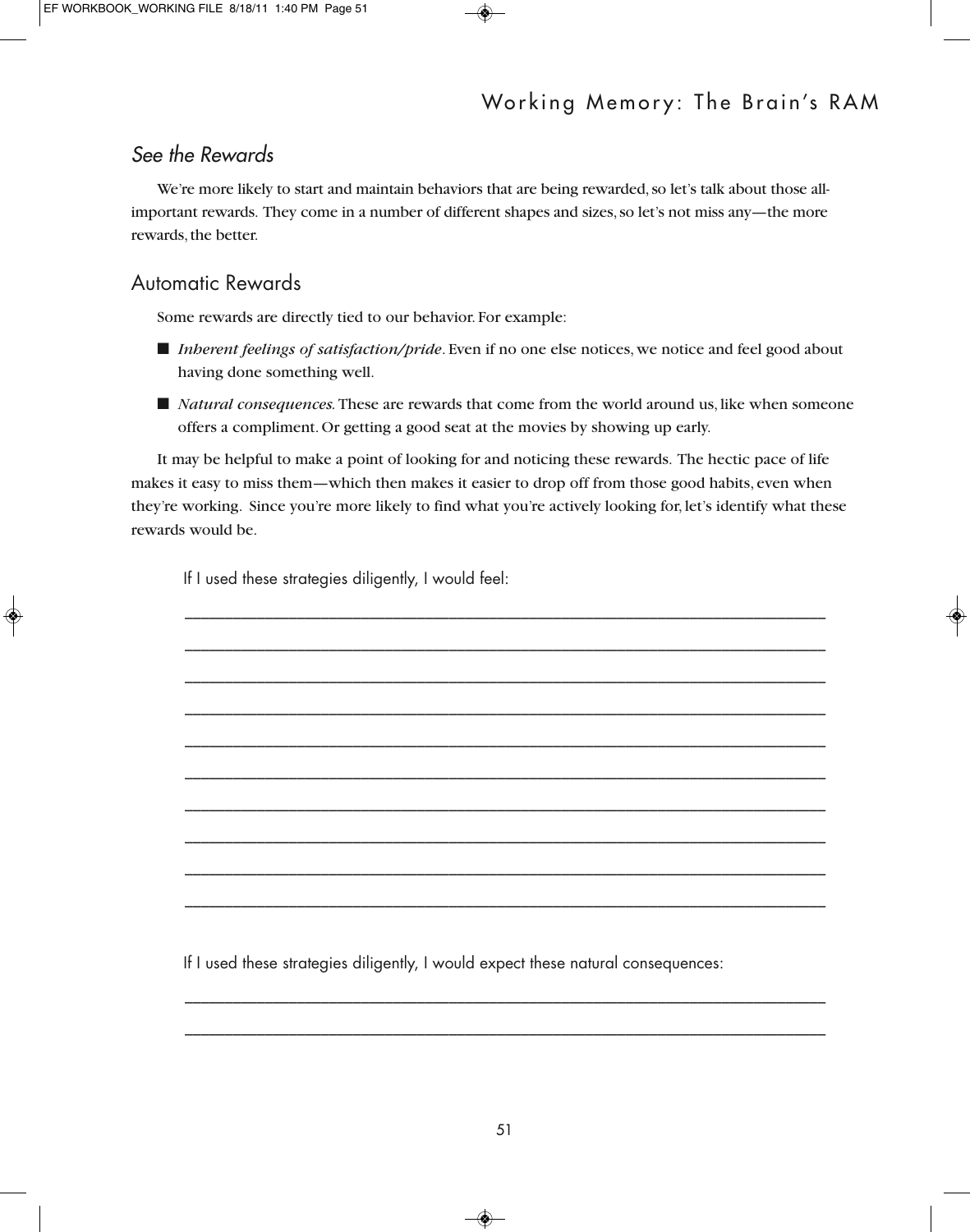

#### **Reward Yourself**

Sometimes the inherent rewards and natural consequences aren't enough to push us over the edge to do something. This is when self-administered rewards come in handy. For example, "I will let myself do some actual woodworking after I clean up my shop." Or "I can check the sports scores after I finish these work emails."

Sometimes the reward is a good thing, whereas at other times the reward is just less bad than the first task. For example, "I will read this magazine article after I finish that technical report." Starting with the less desirable task creates an incentive to get to the more desirable task.

Think about some rewards that you can put in place for using your strategies. The reward needs to be good enough that it is actually motivating (but not so good that you'll skip the work and just take the reward).

If I use these strategies consistently, I will earn these rewards:

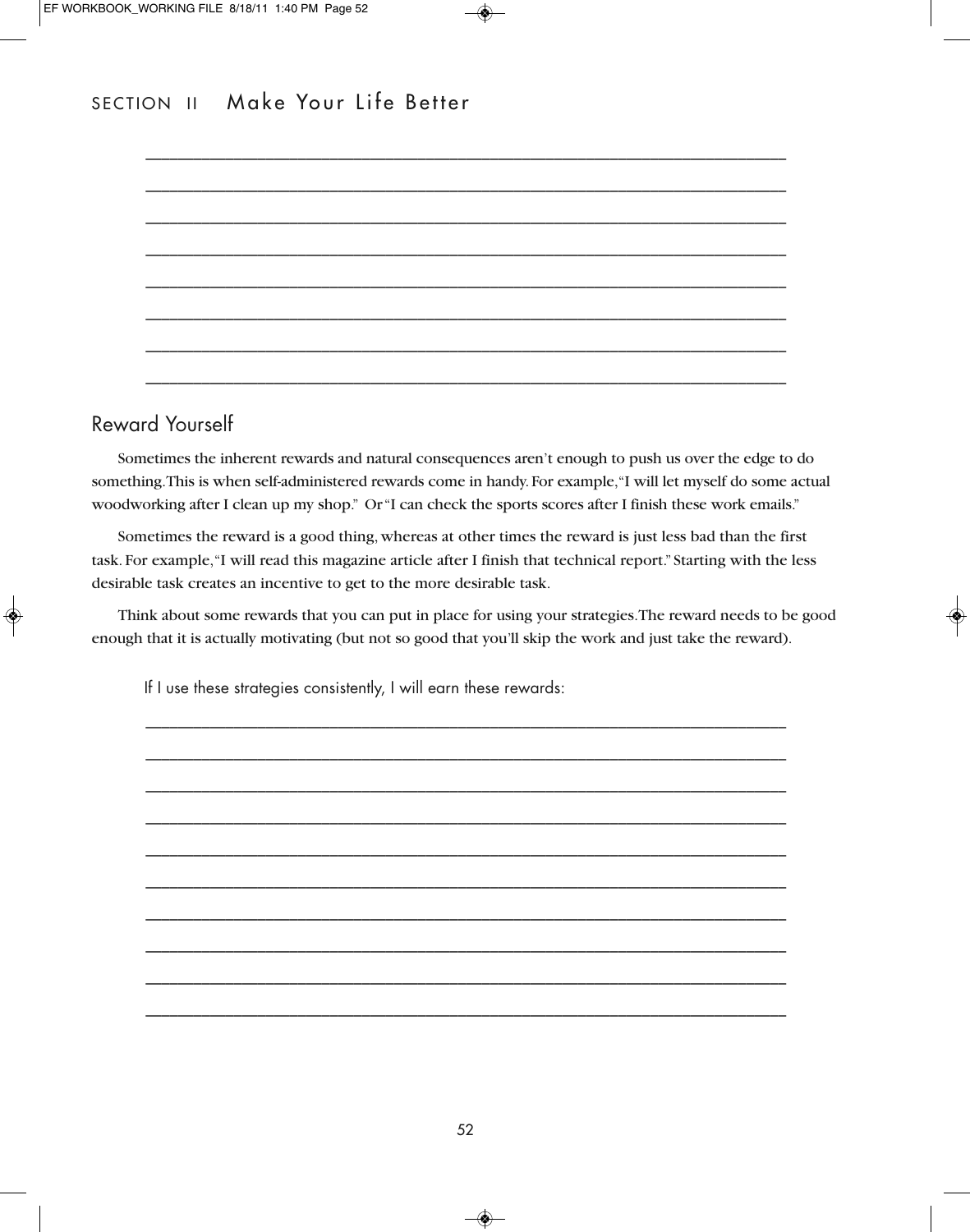#### Working Memory: The Brain's RAM

# Fine-tune Your Approach

#### Learn from Setbacks

You may find that it's much harder than you thought to apply your targeted strategies and make progress on the struggles that you first decided to focus on. This is normal and often expectable. Life is a constant process of trying things and learning from the feedback. If you get stuck, take a few moments to think about it and learn some valuable lessons.

Why was this harder than I expected?

What obstacles are getting in my way?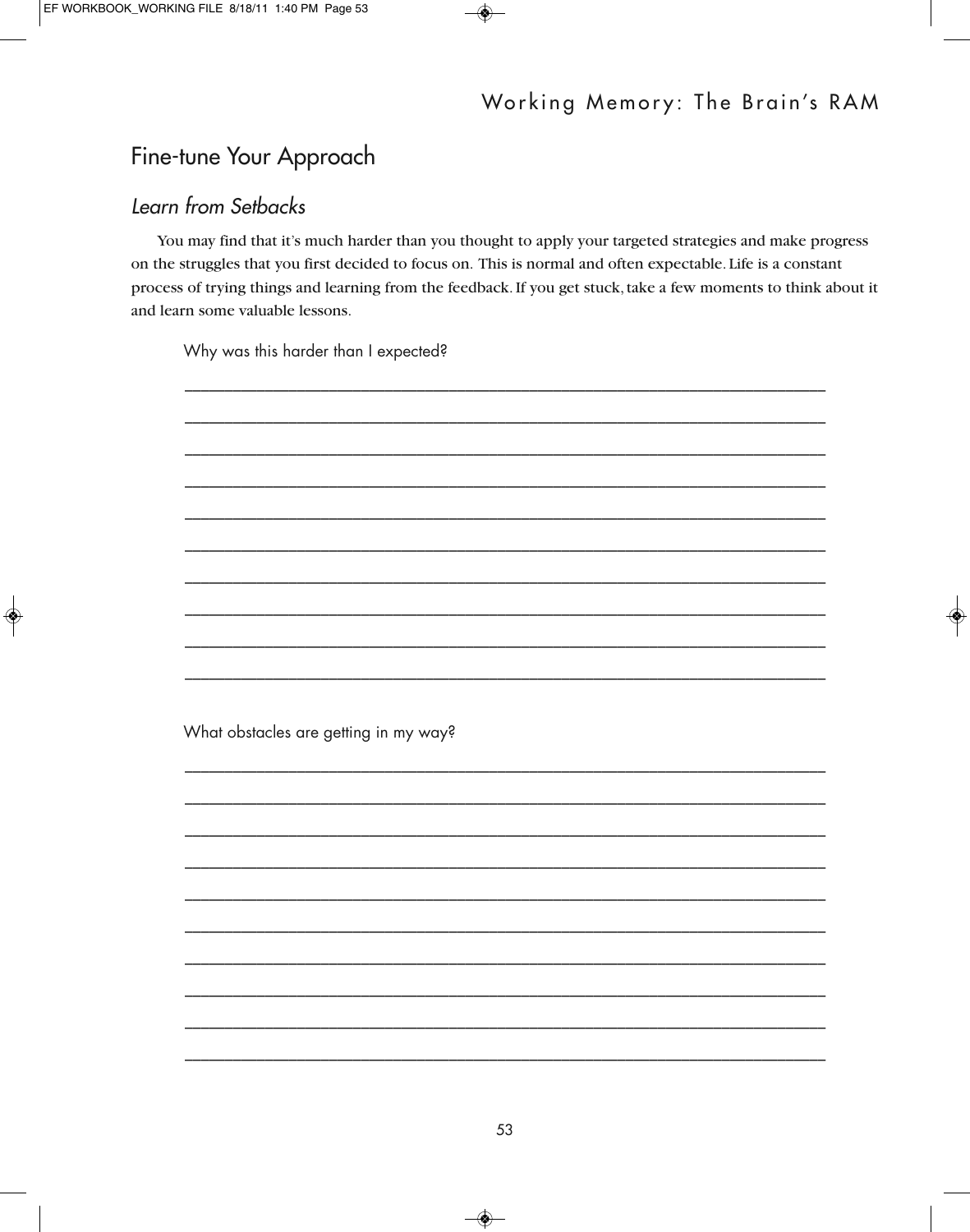| What lessons have I learned from this?                                     |  |
|----------------------------------------------------------------------------|--|
|                                                                            |  |
|                                                                            |  |
|                                                                            |  |
|                                                                            |  |
|                                                                            |  |
|                                                                            |  |
|                                                                            |  |
|                                                                            |  |
|                                                                            |  |
|                                                                            |  |
| What would need to change in order to make it worth attempting this again? |  |
|                                                                            |  |
|                                                                            |  |
|                                                                            |  |
|                                                                            |  |
|                                                                            |  |
|                                                                            |  |
|                                                                            |  |
|                                                                            |  |
|                                                                            |  |
|                                                                            |  |
|                                                                            |  |
|                                                                            |  |
| How can I apply these lessons to my next efforts?                          |  |
|                                                                            |  |
|                                                                            |  |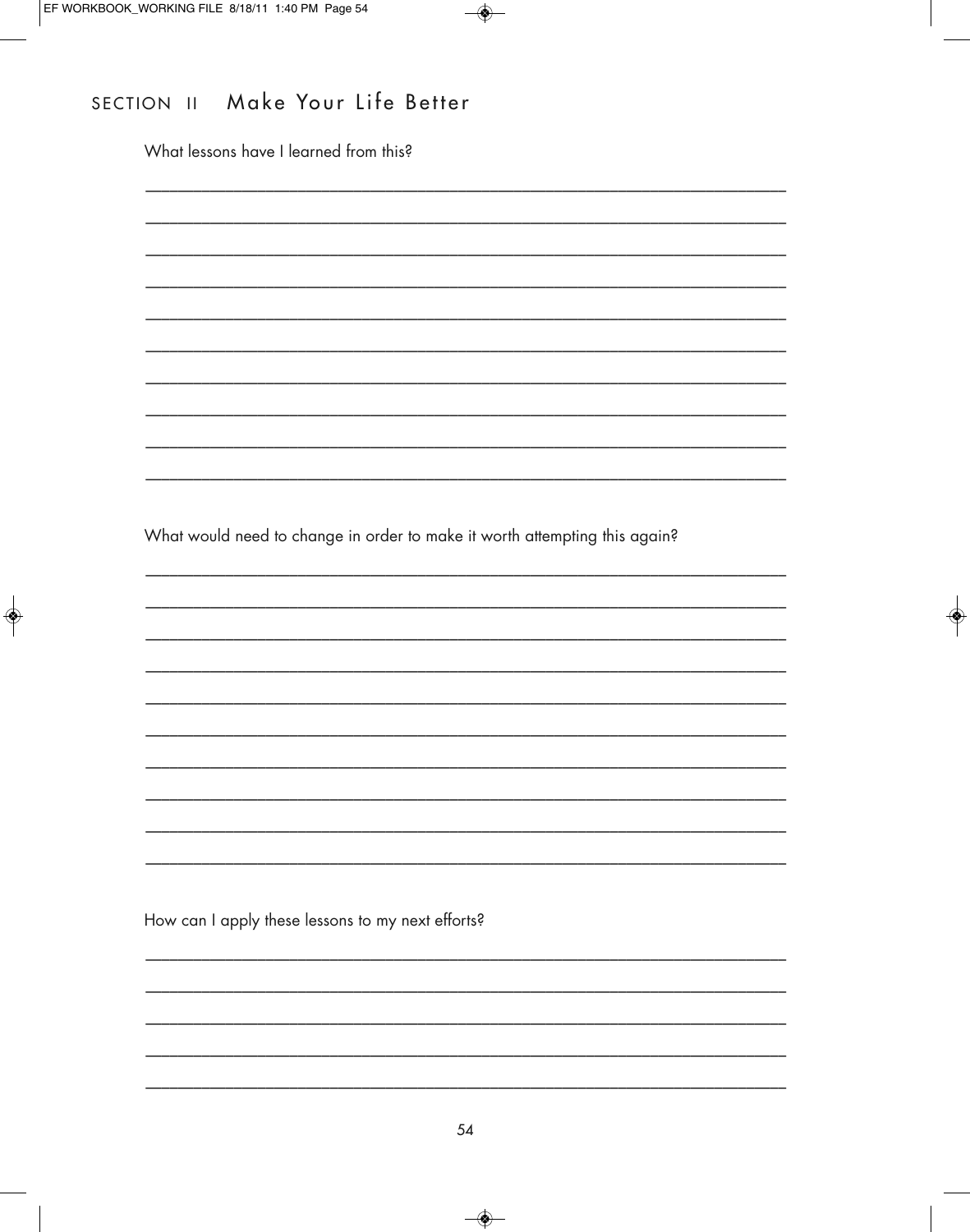

#### The Big Picture: Refine Your Approach

As we talked about in Chapter 3: Reality-Based Motivation, we learn from our experiences and apply those lessons forward. Life is a constant learning process. Now that you've been applying your targeted strategies for a few days or weeks, what lessons have you learned? If you take a few moments, I guarantee you will come up with some productive ideas, even if you've already done this a few times in other chapters. As you keep moving through the workbook, you will continue to figure out new things.

Lessons learned about my strategies: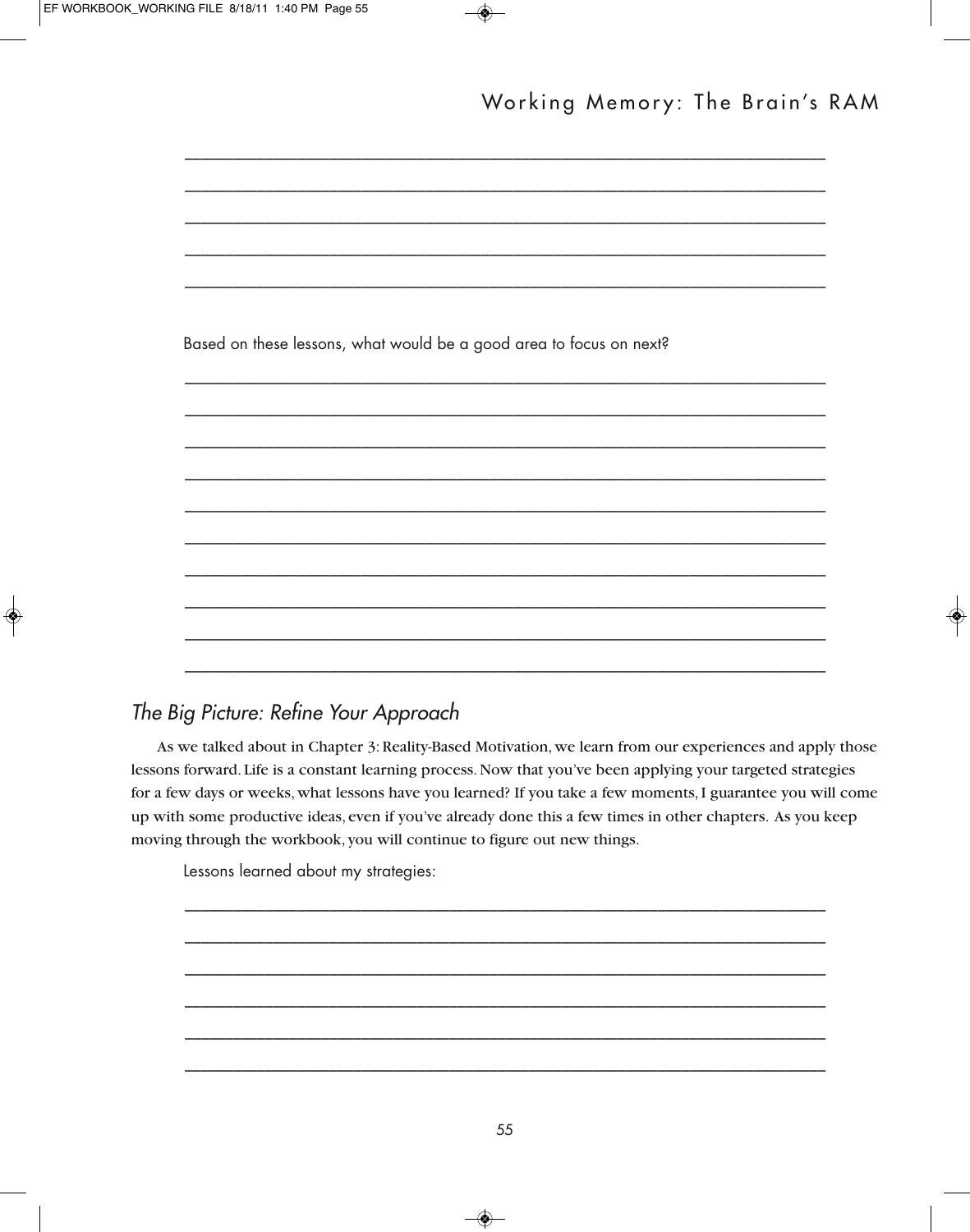Lessons learned about how my brain works:

Lessons learned about how I motivate myself: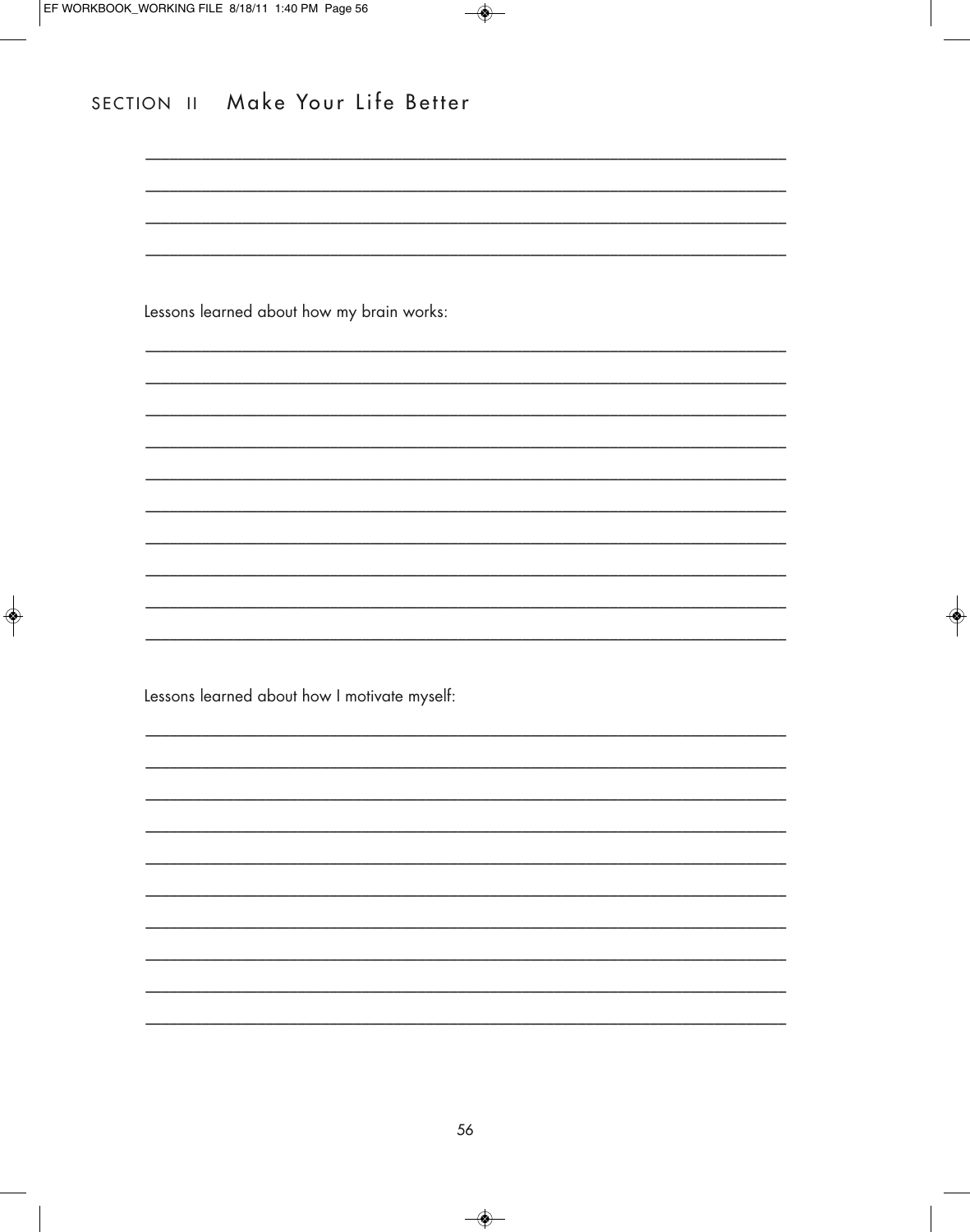Lessons learned about my workplace: <u>and the contract of the contract of the contract of the contract of the contract of the contract of the contract of the contract of the contract of the contract of the contract of the contract of the contract of the contr</u> Lessons learned about my home life: Lessons learned about using this workbook: